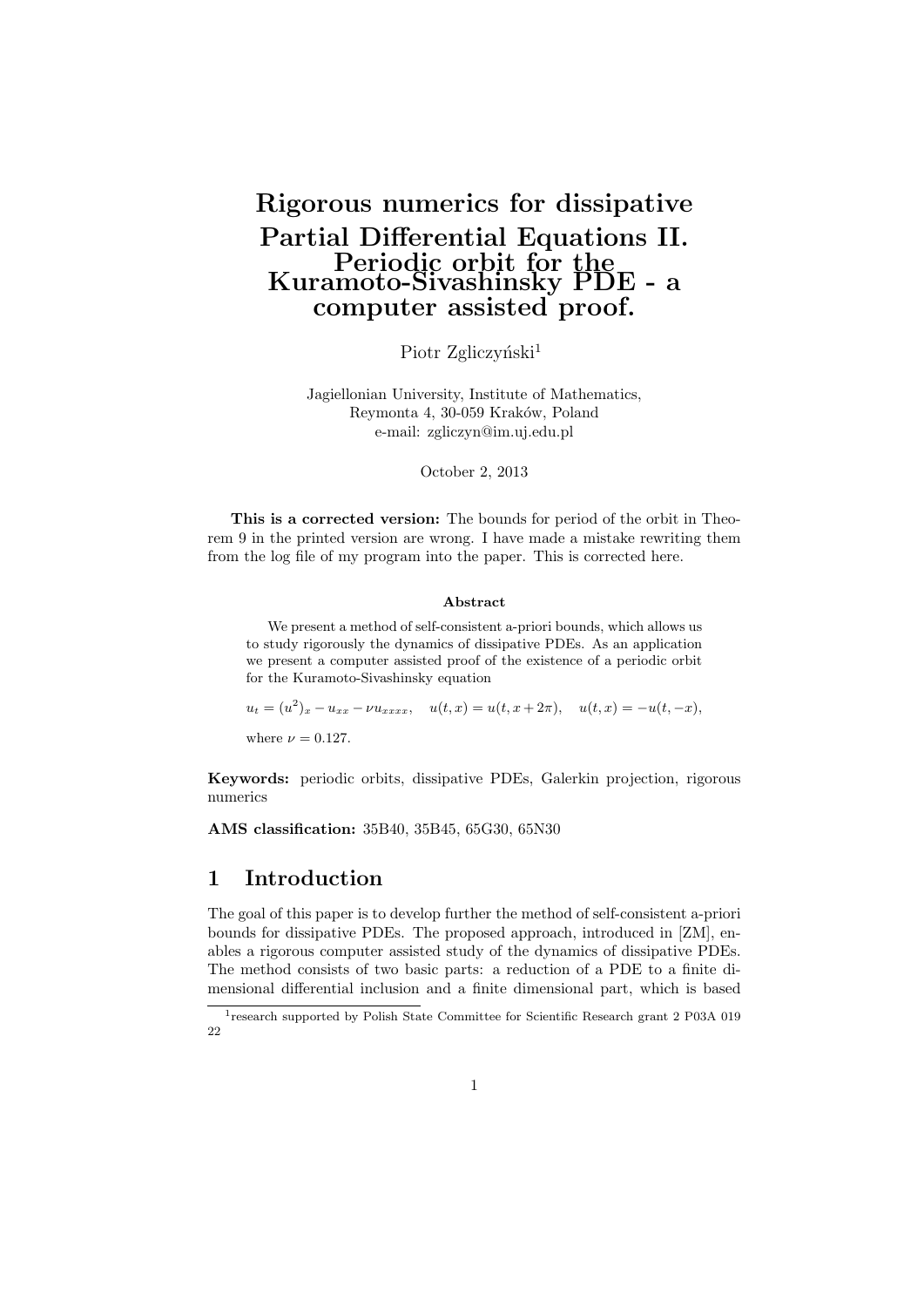on standard finite dimensional tools from dynamics. While in paper [ZM] the finite dimensional part was based on the Conley index and treated primarily as a question of the existence of fixed points, in this paper we focus on Poincaré maps and finite-dimensional tools for the detection of periodic orbits.

The method of self-consistent bounds is similar in spirit to the Cesari method introduced in [C]. In fact, in the context where the Cesari method was used originally, namely for proofs of the existence of solutions to boundary value problems for second order ODEs, our method is slightly stronger, as we drop one of Cesari's conditions (see [ZM, Section 2.4] for more details). We would like to stress here that from our point of view the Cesari method is static, as one can obtain from it steady states for PDEs, only.

In our method we look for solutions of dissipative PDEs, whose Fourier expansions are converging fast enough. This means that we restrict ourselves to regular functions. This may appear to be a limitation of the method but, in fact it is not, as bounded solutions of PDEs, which are defined on an unbounded time interval, are usually very regular, see [FT, HG, K].

This paper is organized as follows. In Section 2 we present the basics of the method of self-consistent a-priori bounds from [ZM, ZAKS] (with some minor modifications), which sets up the framework for treating all high-dimensional Galerkin projections as a *single* differential inclusion. In Section 3 we discuss the notion of a Poincaré section and a Poincaré return map in the context of self-consistent bounds. In Section 4 we present, as an application of the tools developed in the preceding section, a result about the existence of a periodic orbit for the Kuramoto-Sivashinsky PDE with odd and periodic boundary conditions for  $\nu = 0.127$ . This result is formulated as Theorem 9. Section 5 contains a description of a computer assisted proof of this theorem. In Section 6 we present a modification of the Lohner algorithm [Lo, Lo1, ZLo], which was used in the rigorous integration of a differential inclusion in the proof of Theorem 9.

We believe that, besides providing some tools for the rigorous detection of periodic orbits for dissipative PDEs, this paper shows that rigorous numerics for these systems is possible, hence one can think, for example, about rigorous numerical shadowing algorithms similar in spirit to the ones developed in [HYC, HYC1, H] (see Subsection 3.2).

## **1.1 Notation**

Let X be a metric space. Let  $U \subset V \subset X$ , by int  $V$  we will denote an interior of *U* relatively to *V*. Let *X* be a vector space and let  $Y \subset X$ , then by conv  $(Y)$ we will denote the smallest closed convex set containing *Y*. For a set *X* by  $2^{\overline{X}}$ we denote a set of all subsets of *X*. For  $x \in \mathbb{R}$  we set  $|x|_{\infty} = \max_{i=1,\dots,n} |x_i|$ . For  $S \subset \mathbb{R}^n$  by IHull(*S*) we denote an interval enclosure of a set *S*, i.e., the smallest set of the form  $I_1 \times I_2 \times \cdots \times I_n$ , where for  $i = 1, \ldots, n$ ,  $I_i = [a_i, b_i]$ and  $a_i \leq b_i$ .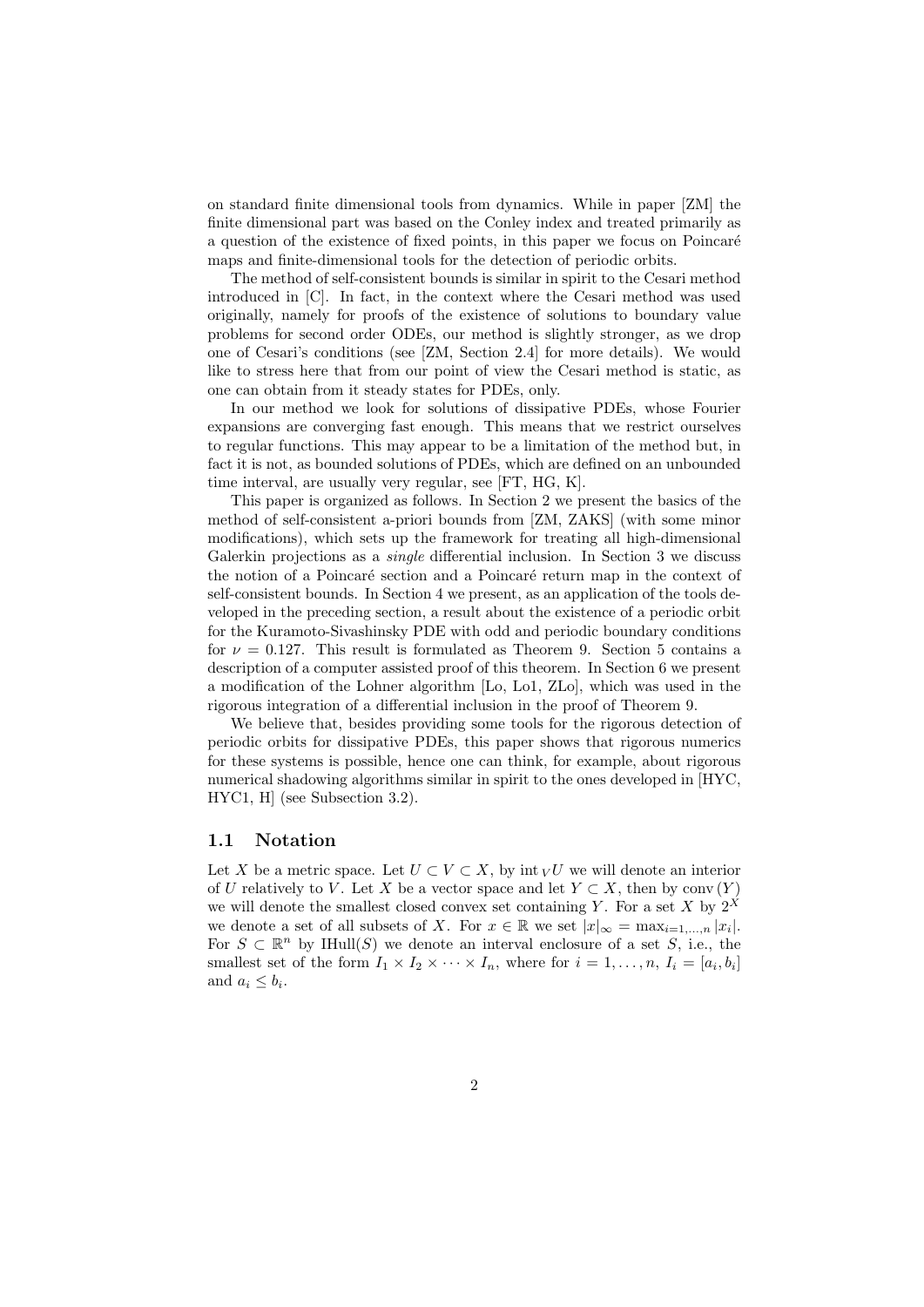## **2 The method of self-consistent bounds**

In this section we describe the method of self-consistent bounds. The method was introduced in [ZM](see also [ZAKS]) and was linked there to the Conley index. In this paper we will show how other finite dimensional topological tools can be used with this method.

Our method begins with the reduction of the full dynamical system to a lower-dimensional system which can be studied numerically. In particular, we begin with a nonlinear evolution equation in a Hilbert space  $H(L^2)$  in our treatment of Kuramoto-Sivashinsky) of the form

$$
\frac{du}{dt} = F(u) \tag{1}
$$

where the domain of  $F$  is dense in  $H$ . By a solution of  $(1)$  we understand a function  $u : [0, t_{max}) \to \text{dom}(F)$ , such that *u* is differentiable and (1) is satisfied for all  $t \in [0, t_{max})$ .

We assume that  $\{e_i \mid i = 0, 1, \ldots\}$  forms a complete orthogonal basis for *H*. In the case of the Kuramoto-Sivashinsky equation  $F(u) = Lu + B(u, u)$ , where *L* is the linear part and *B* is the nonlinear part, the functions  $\{e_i\}$  are chosen to be eigenvalues of *L*.

Fix  $m \in \mathbb{N}$  and let

$$
P_m: H \to X_m
$$

be the orthogonal projection from *H* onto the finite-dimensional subspace spanned by  $\{e_1, e_2, \ldots, e_m\}$ . Let

$$
Q_m := I - P : H \to Y_m
$$

be the complementary orthogonal projection. Finally, let

$$
A_k: H \to \mathbb{R}
$$

be the orthogonal projection onto the subspace generated by *ek*.

Given  $u \in H$ , let  $P_m u = p$  and  $Q_m u = q$ . Equation (1) can be rewritten as

$$
\frac{dp}{dt} = P_m F(p, q) \tag{2}
$$

$$
\frac{dq}{dt} = Q_m F(p, q) \tag{3}
$$

The strategy adopted is fairly simple: study the dynamics of the low-dimensional Galerkin projection (2); and draw conclusions about the dynamics of (1). Before turning to the precise conditions, consider the following heuristic description of our approach.

Let  $W \subset X_m$ ,  $V \subset Y_m$  and set  $V_j = Q_j(V)$  for  $j > m$ . Furthermore, given  $q_j \in V_j$  assume that  $\lim_{j\to\infty} ||q_j|| = 0$ . Our only knowledge concerning the higher order modes or "tails" of the solutions is that they project into *V* .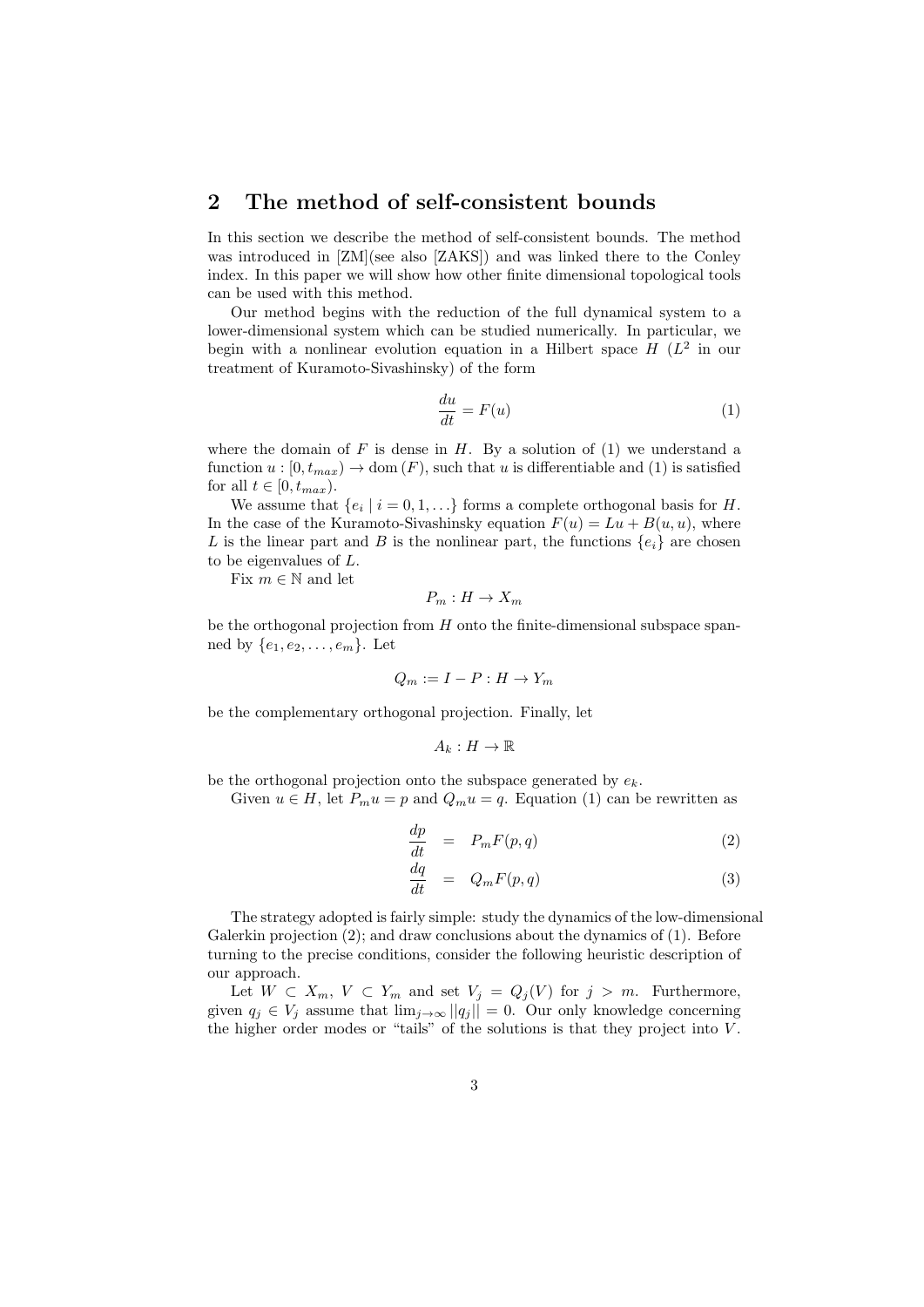This implies that our knowledge of the vector field is reduced to the following differential inclusion:

$$
\frac{dp}{dt}\in P_m F(p,V)
$$

where  $p \in W$ . Numerical calculations on this equation are used to find topological invariants (the Conley index, the fixed point index) which guarantee the existence of specific dynamics, e.g., fixed points, periodic orbits, symbolic dynamics, positive entropy, etc. It is simultaneously argued that the topological invariant is the same for any *j*-dimensional Galerkin projection of (1) for  $j \geq m$ . Thus, the same dynamical object exists for each sufficiently high Galerkin approximation. Finally, it is shown that the limit of these objects leads to the desired dynamics for the full system (1).

#### **2.1 Self-consistent Bounds**

As one might expect the orthonormal basis  ${e_i}$  and the sets *W* and *V* must be chosen with care. The first issue that needs to be dealt with is analytic in nature - solutions to the ordinary differential equations must approximate solutions of the partial differential equation. This leads to the following definition.

**Definition 1** Let *H* be a Hilbert space and let  $\{e_1, e_2, \ldots\}$  be an orthonormal *basis in H*. We say that  $F: H \supset dom(F) \rightarrow H$  *is admissible (with respect to the basis*  ${e_i}$ *) if the following conditions are satisfied for any*  $i \in \mathbb{N}$ 

- $X_i \subset dom(F)$
- $P_i F: X_i \to X_i$  *is a*  $C^1$  *function*

**Definition 2** *Assume F is an admissible function.* Let  $m, M \in \mathbb{N}$  with  $m \leq M$ . A compact set  $W \subset X_m$  and a sequence of pairs  $\{a_k^{\pm} \in \mathbb{R} \mid a_k^- < a_k^+, k \in$ N*}* form *self-consistent a priori bounds* for (1) if the following conditions are satisfied:

- **C1** For  $k > M$ ,  $a_k^- < 0 < a_k^+$ .
- **C2** Let  $\hat{a}_k := \max |a_k^{\pm}|$  and set  $\hat{u} = \sum_{k=0}^{\infty} \hat{a}_k e_k$ . Then,  $\hat{u} \in H$  and in particular,  $\hat{u}$  is bounded in the norm on *H* ( $||\hat{u}|| < \infty$ ).
- **C3** The function  $u \mapsto F(u)$  is continuous on

$$
W \oplus \prod_{k=m+1}^{\infty} [a_k^-, a_k^+] \subset H.
$$

Moreover, if we define  $f_k = \max_{u \in W \oplus \prod_{k=m+1}^{\infty} [a_k^-, a_k^+] |A_k F(u)|$  and set  $\hat{f} =$  $\sum f_k e_k$ , then  $\hat{f} \in H$ . In particular,  $||\hat{f}|| < \infty$ .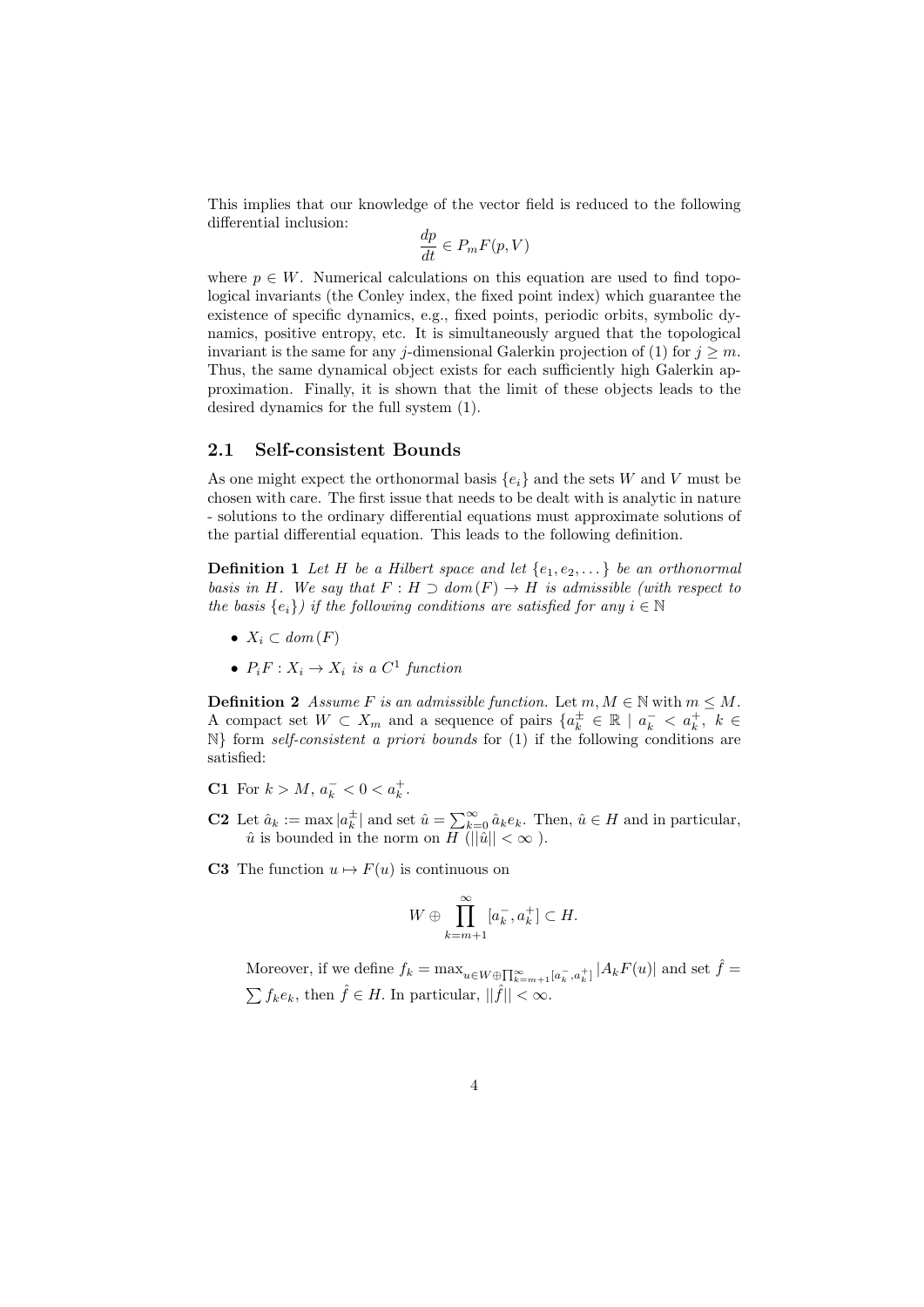**C4a** Let  $u \in W \oplus \Pi_{k=m+1}^{\infty} [a_k^-, a_k]$ . Then for  $k > m$ :

$$
A_k u = a_k^+ \quad \Rightarrow \quad A_k F(u) < 0,\tag{4}
$$

$$
A_k u = a_k^- \Rightarrow A_k F(u) > 0.
$$
 (5)

The above definition differs slightly from Def. 2.1 in [ZM], namely condition **C4a** is added. In [ZM] this condition was used as part of *topologically selfconsistent bounds* (Def. 2.11), which we are not using here.

At this point the reader may wonder if it is hard to find a tail, i.e.,  $\{a_k^{\pm}\}$ satisfying **C1**-**C4a**. This turns out be a relatively easy task. For example, for Kuramoto-Sivashinsky PDEs or Navier-Stokes equations (see [ZM, Z]) to satisfy **C1**, **C2** and **C3** it is sufficient to take  $a_k^{\pm} = \frac{\pm C}{|k|^s}$  for *s* large enough. It turns out that with a careful choice of  $C = C(W, s)$  condition **C4a** is also satisfied. This choice of tail means that we consider sufficiently regular functions, which may appear as a limitation of our approach. But in fact it is not, as bounded solutions of PDEs, which are defined on an unbounded time interval, are usually very regular, see [FT, HG, K].

Given self-consistent a-priori bounds *W* and  $\{a_k^{\pm}\}\$ , let

$$
V := \prod_{k=m+1}^{\infty} [a_k^-, a_k^+] \subset Y_m.
$$

Our goal is to numerically solve (2) on *W* and draw conclusions about the dynamics of (1) on the set  $W \oplus V \subset H$ . To do this we will make use of the following results, the first two of them are obvious:

**Lemma 1** *Given self-consistent a priori bounds W and*  $\{a_k^{\pm}\}, W \oplus V$  *is a compact subset of H.*

**Lemma 2** *Given self-consistent a priori bounds W and*  $\{a_k^{\pm}\}, W \oplus V$ , *then* 

$$
\lim_{n \to \infty} Q_n(F(u)) = 0, \quad \text{uniformly for } u \in W \oplus V
$$

The following Proposition was proved in [ZM, Prop. 2.4]

**Lemma 3** Let W and  $\{a_k^{\pm}\}\$ be self-consistent bounds for (1). A function a :  $[0, T] \rightarrow W \oplus V$  *given by* 

$$
a(t) := \sum_{k=0}^{\infty} a_k(t)e_k
$$

*is a solution to (1), if and only if, for each*  $k \in \mathbb{N}$  *and all*  $t \in [0, T]$ 

$$
\frac{da_k}{dt} = A_k F(a). \tag{6}
$$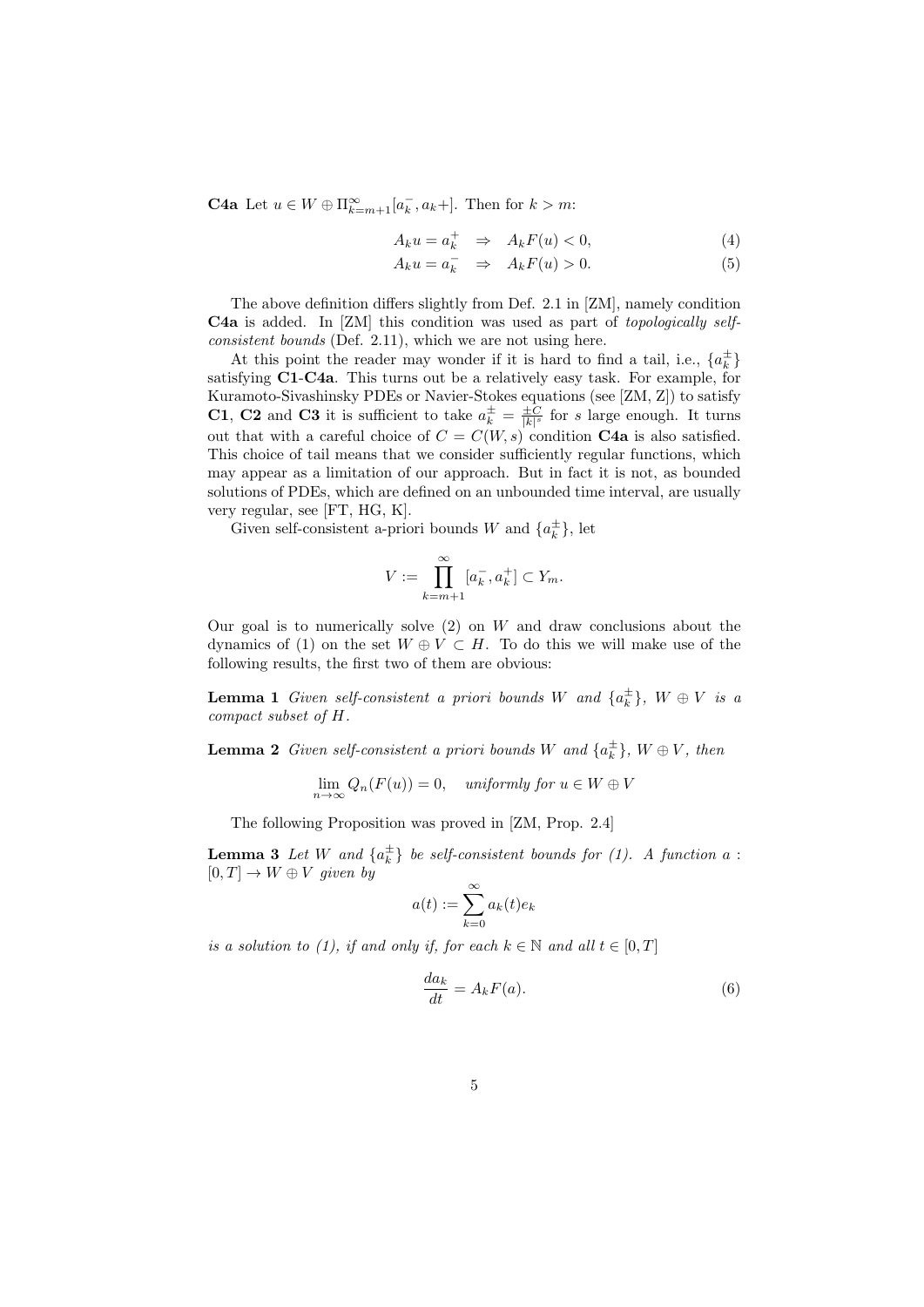**Lemma 4** *Let W and*  $\{a_k^{\pm}\}\$  *be self-consistent bounds for* (1). Let  $\{n_k\}_{k\in\mathbb{N}}\subset$ N ∪  $\{\infty\}$  *be any sequence.* Assume that for all  $k$   $x_k$  :  $[t_1, t_2]$   $\rightarrow$   $W \oplus V$  is a *solution of*

$$
\frac{dp}{dt} = P_{n_k}(F(p)), \qquad p(t) \in X_{n_k}.\tag{7}
$$

*Then the family of functions*  $\{x_k\}$  *is relatively compact i.e., every sequence contains a convergent subsequence.*

**Proof:** From Lemma 1 it follows that set *W ⊕V* is compact, hence by the Ascoli-Arzela lemma it is enough to show that the functions  $x_k$  are equicontinuous.

For this end observe that  $|x'_k|$  is bounded from above by  $\sup_{x \in W \oplus V} |F(x)|$ , which is bounded due to the compactness of  $W \oplus V$  and condition **C3**.

**Lemma 5** *Let W and*  $\{a_k^{\pm}\}\$  *be self-consistent bounds for* (1). Let  $\{n_k\}_{k\in\mathbb{N}}\subset\mathbb{N}$ *be a sequence, such that*  $\lim_{k\to\infty} n_k = \infty$ *. Assume that, for all*  $k, x_k : [t_1, t_2] \to$ *W ⊕ V is a solution of*

$$
\frac{dp}{dt} = P_{n_k}(F(p)), \qquad p(t) \in X_{n_k}.\tag{8}
$$

*Then there exists a convergent subsequence*

 $\lim_{l\to\infty} x_{k_l} = x^*$ , where  $x^* : [t_1, t_2] \to W \oplus V$  and the convergence is uniform *on*  $[t_1, t_2]$ *. Moreover,*  $x^*$  *satisfies*  $(1)$ *.* 

**Proof:** The existence of a convergent subsequence follows from Lemma 4. Without any loss of generality we can assume that the whole sequence  ${x_k}$  converges uniformly to  $x^*$ . Obviously  $x^*$  is continuous.

We will show that, for all  $i \in \mathbb{N}$  and  $t \in [t_1, t_2]$ ,

$$
P_i x^*(t) = P_i x^*(t_1) + \int_{t_1}^t P_i F(x^*(s)) ds.
$$
 (9)

Let us fix an *i*. Observe that for *k* big enough (such that  $n_k > i$ , hence  $P_i P_{n_k} =$  $P_i$  we have

$$
P_i x_k(t) = P_i x_k(t_1) + \int_{t_1}^t P_i F(x_k(s)) ds.
$$
 (10)

Observe that  $P_i x_k$  converges uniformly to  $P_i x^*$ , hence it remains to show that  $\int_{t_1}^{t} P_i(F(x_k(s)) \, ds$  converges uniformly with respect to  $t \in [t_1, t_2]$  to  $\int_{t_1}^{t} P_i(F(x^*(s)) ds$ . This follows immediately from the uniform continuity of *F* 

on  $W \oplus V$ , because by **C3** *F* is continuous on  $W \oplus V$ , hence also uniformly continuous on this set.

From differentiation of (9) we obtain

$$
\frac{d}{dt}P_i x^*(t) = P_i F(x^*(t)),
$$
\n(11)

ī

hence by Lemma 3 it follows that  $x^*$  is a solution of  $(1)$ .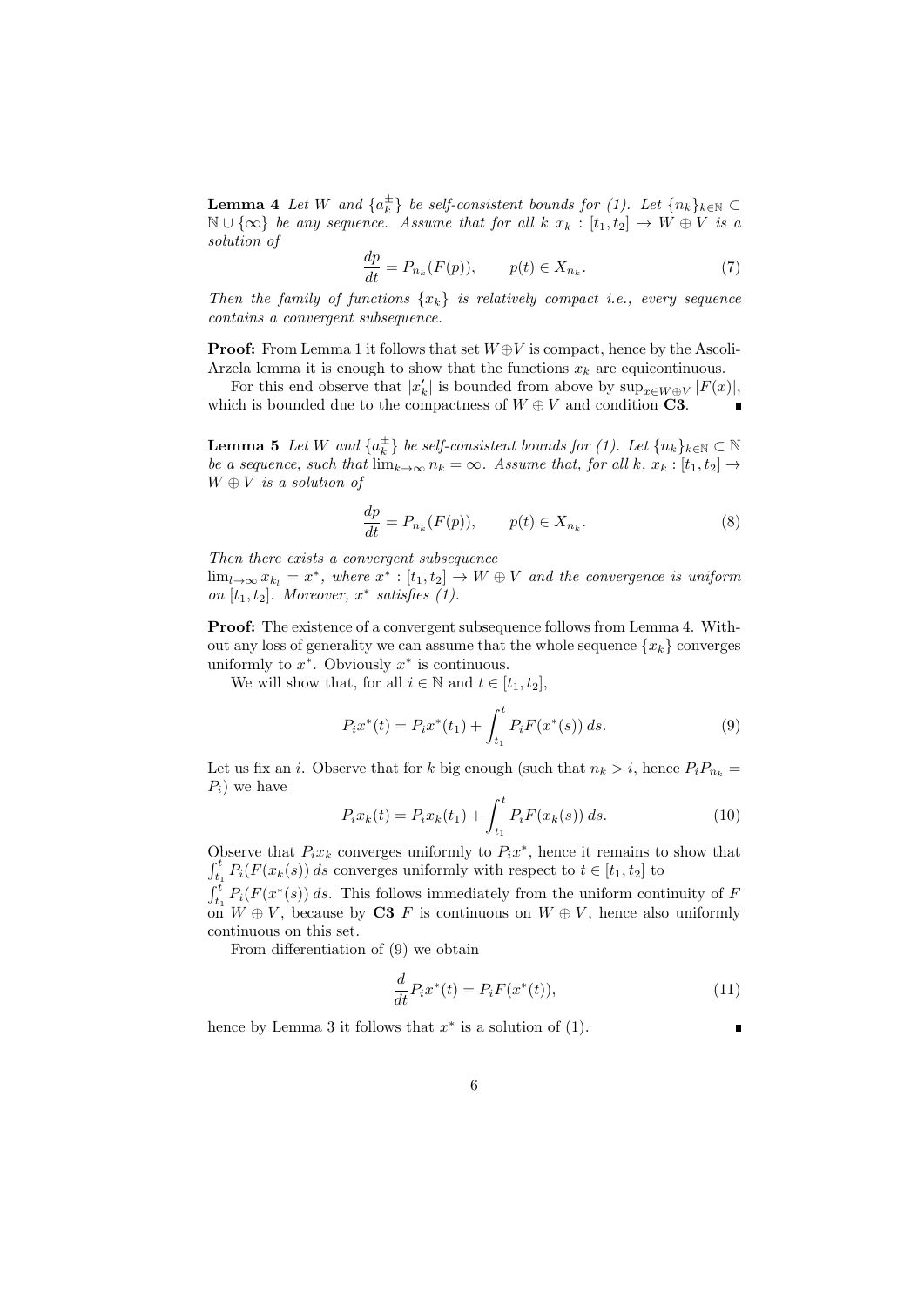## **3** Poincaré sections and maps

In this section we assume a **Standing Hypothesis:**

*F* is admissible, *W* and  $\{a_k^{\pm}\}\$ are self-consistent a priori bounds for (1).

We set

$$
V:=\Pi_{k=m+1}^\infty [a_k^-,a_k^+]
$$

**Definition 3** Let  $\alpha : W \supset dom(\alpha) \rightarrow \mathbb{R}$  be a  $C^1$ -function defined on some *open (with respect to*  $X_m$ *) set. We say*  $\theta \subset \{x \in (\text{int } X_m W) \oplus V \mid \alpha(P_m x) = 0\}$ *is a* section *for (1) if*

- $P_m(\theta)$  *is an*  $(m-1)$ *-dimensional manifold*
- *• there exists a set U, such that*  $U \subset W$ *,*  $U = \text{int } X_m U$ *,*  $\overline{P_m(\theta)} \subset U$  *and a real number*  $\beta > 0$  *such that for all*  $x \in U$  *and*  $q \in V$

$$
\left|\sum_{k=1}^m \frac{\partial \alpha}{\partial x_k} A_k F(x+q)\right| > \beta
$$

Let us make a few comments regarding the above definition:

- the section  $\theta$  is defined in terms of *m*-first modes, hence  $P_n(\theta)$  is a section for the *n*-th Galerkin projection of (1) for  $n \geq m$
- *•* the notion of section depends on the self-consistent a priori bounds *W ⊕V* .

The *n*-dimensional Galerkin projection of (1), given by

$$
\frac{dx}{dt} = P_n F(x), \qquad x \in X_n,\tag{12}
$$

due to the admissibility of *F*, induces a local flow  $\varphi_n(t, x_0)$ , where  $\varphi_n(\cdot, x_0)$  is the unique solution to (12) with an initial condition  $x(0) = x_0 \in X_n$ .

**Definition 4** *Let*  $\theta$  *be a section for (1). Then*  $P_n(\theta)$  *is a section for (12) and we define* a first return time to the section  $\theta$  *function by* 

$$
t_{n,\theta}(x) = \inf\{t > 0 \mid \varphi_n(t,x) \in P_n(\theta)\}, \qquad x \in X_n \tag{13}
$$

**Definition 5** *Consider sections*  $\theta_1$  *and*  $\theta_2$ *. We assume that either*  $\theta_1 = \theta_2$  *or*  $\theta_1 \cap \theta_2 = \emptyset$ *. Let* 

$$
D_n = \{ x \in P_n(\theta_1) \mid t_{n,\theta_2}(x) < \infty \}. \tag{14}
$$

*We define a Poincaré map,*  $G_{n, \theta_1 \to \theta_2}$ :  $D_n \to P_n(\theta_2)$ *, between sections*  $\theta_1$  *and θ*<sup>2</sup> *by*

$$
G_{n,\theta_1 \to \theta_2}(x) = \varphi_n(t_{n,\theta_2}(x), x). \tag{15}
$$

*It is well known, that*  $G_{n, \theta_1 \to \theta_2}$  *is continuous.*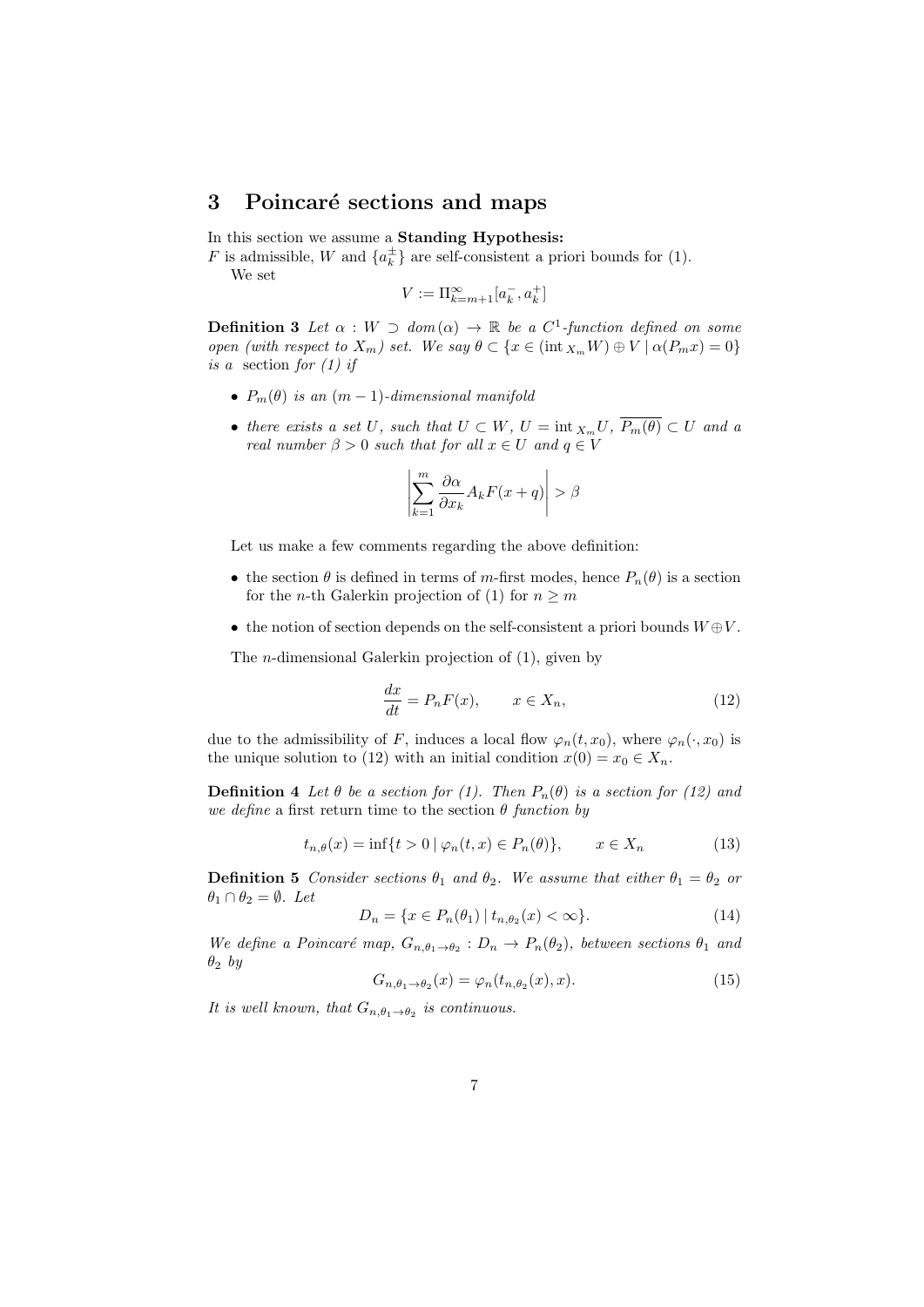Now we would like to define a notion of the Poincaré map and of the first return time for (1). Since we did not assume the local uniqueness for (1) we will only define these notions with respect to a given solution of (1).

**Definition 6** *Let*  $x : [0, t_{max}) \to H$  *be a solution (1) such that*  $x(0) = x_0$ *. Let*  $\theta_1$ ,  $\theta_2$  *be sections, such that either*  $\theta_1 = \theta_2$  *or*  $\theta_1 \cap \theta_2 = \emptyset$ *.* 

- $\bullet$  *t*<sub>*θ*2</sub></sub>(*x*<sub>0</sub>) = inf{*t* > 0 | *x*(*t*) ∈ *θ*<sub>2</sub>}
- *if*  $t_{\theta_2}(x_0) < \infty$  *and*  $x_0 \in \theta_1$ *, then*  $G_{\theta_1 \to \theta_2}(x_0) = x(t_{\theta_2}(x_0))$

Observe that the map Poincaré  $G$  defined above is in principle a multivalued map (it will in fact be multivalued in the case of nonuniqueness).

**Definition 7** *Let*  $\theta_0, \theta_1, \ldots, \theta_r$  *be sections, such that either*  $\theta_{i-1} = \theta_i$  *or*  $\theta_{i-1} \cap$  $\theta_i = \emptyset$  for all  $i = 1, ..., r$ . We say that  $G_{\theta_{r-1} \to \theta_r} \circ G_{\theta_{r-2} \to \theta_{r-1}} \circ \cdots \circ G_{\theta_0 \to \theta_1}(y_0) =$  $y_r$  *iff there exists a solution,*  $x : [0, t_{max}) \rightarrow H$ *, of (1) and a sequence of points y*1*, . . . , y<sup>r</sup>−*<sup>1</sup> *such that*

- $y_i \in \theta_i$  *for*  $i = 0, \ldots, r$
- there exists a sequence of real numbers  $0 = t_0 < t_1 < \cdots < t_r < t_{max}$ , *such that*  $x(t_i) = y_i$  *and for all*  $t \in (t_{i-1}, t_i)$   $x(t) \notin \theta_i$ .

**Lemma 6** *Let*  $\theta$  *be a section for* (1) *and let for*  $n \geq m$   $G_n = G_{n,\theta \to \theta}$ *.* 

*Let*  $\{k_n\} \subset \mathbb{N} \setminus \{1, \ldots, m-1\}$ *, such that*  $\lim_{n \to \infty} k_n = \infty$ *. Assume that for any n* there exists a function  $x_{k_n} : [0, \infty) \to W \oplus P_{k_n}(V)$  a solution of the  $k_n$ -th *Galerkin projection of (1) (i.e.* (12) with  $n = k_n$ ), such that  $G_{k_n}(x_{k_n}(0)) =$  $x_{k_n}(0)$ .

*Moreover, we assume that there exists a constant T >* 0*, such that*

$$
T_n = t_{k_n, \theta}(x_{k_n}(0)) \le T, \qquad \text{for all } n. \tag{16}
$$

*Then there exists a solution*  $x^* : [0, \infty) \to W \oplus V$  *of (1), such that*  $x^*(0) \in \theta$ *and*  $G(x^*(0)) = x^*(0)$ *. In particular*  $x^*$  *is a nonconstant periodic solution of (1).*

**Proof:** Without any loss of generality we can assume that  $k_n = n$  (and we consider only  $n > M$ ).

Observe that  $T_n$  is equal to the period of  $x_n$ . Without any loss of generality we can assume  $T_n \to T^* \leq T$ . Observe that from Def. 3 it follows that there exists  $\epsilon > 0$ , such that for all  $n, T_n \geq \epsilon$ , hence also  $T^* \geq \epsilon$ .

From Lemma 5 it follows that there exists a subsequence  $x_{n_k}$  converging uniformly on compact time intervals (we assume that the whole sequence converges) to  $x^* : [0, \infty) \to W \oplus V$ , which is a solution of (1). Since  $x^*(0) \in \theta$ , then  $x^*$  is not a constant function. It is also easy to see  $T^*$  is a first return time to  $\theta$  (see Def. 6). It remains to show that  $x^*(T^*) = x^*(0)$ .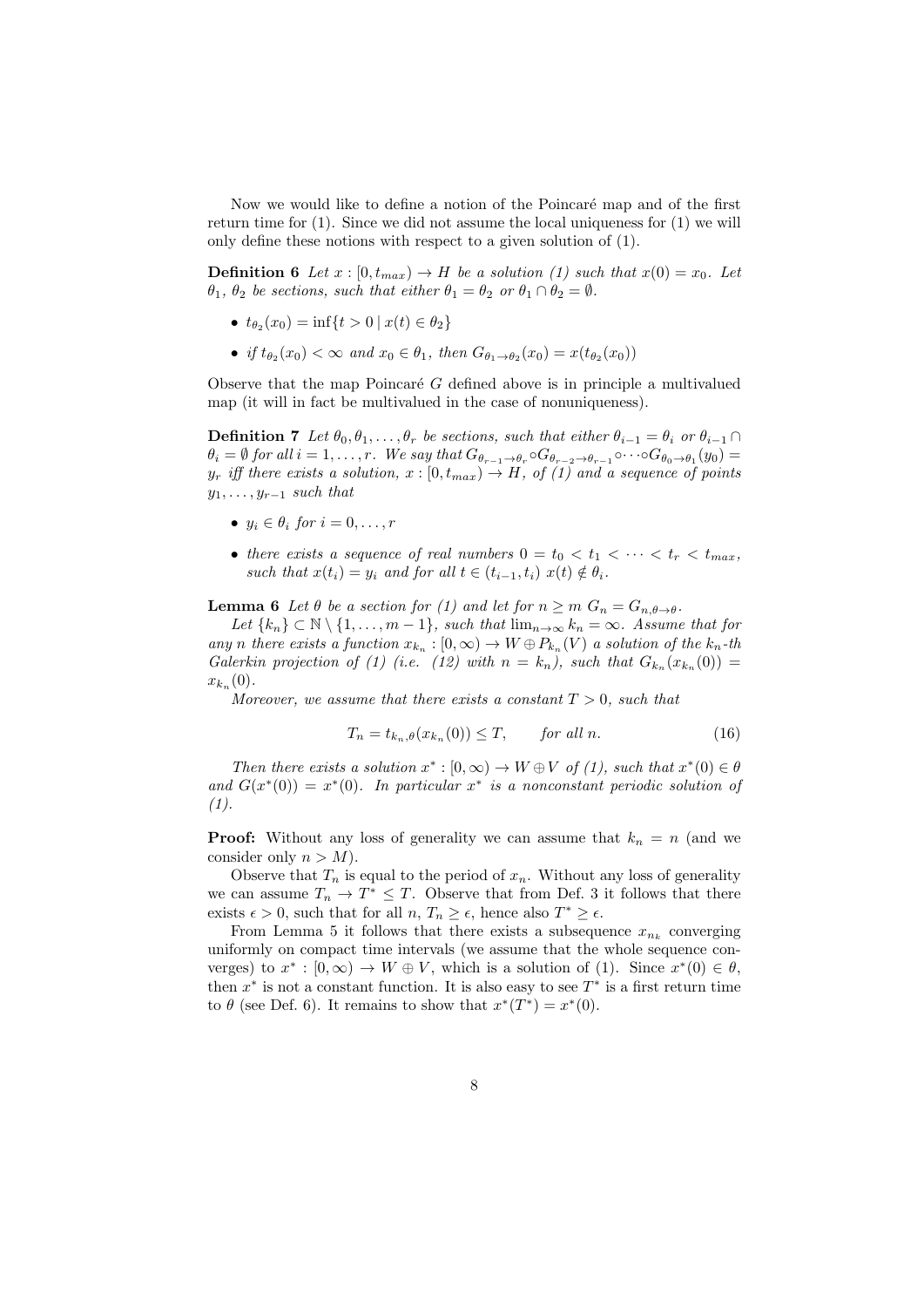We have

$$
||x^*(0) - x^*(T^*)|| \le ||x^*(0) - x_n(0)|| + ||x_n(0) - x_n(T_n)|| +
$$
  
\n
$$
||x_n(T_n) - x^*(T_n)|| + ||x^*(T_n) - x^*(T^*)|| =
$$
  
\n
$$
||x^*(0) - x_n(0)|| + ||x_n(T_n) - x^*(T_n)|| + ||x^*(T_n) - x^*(T^*)||.
$$

The first two terms are arbitrarily small as  $n \to \infty$  due to the uniform convergence and the last term tends to zero due to the continuity of *x ∗* .

## **3.1 Basic Differential Inclusion and computation Poincaré maps for all Galerkin projections**

In this subsection we discuss how we can obtain information about Poincaré maps for the *n*-th Galerkin projection for  $n > M$ .

Consider a differential inclusion

$$
\frac{dx}{dt} \in P_m(F(x)) + E, \qquad x(0) = x_0 \in X_m \tag{17}
$$

where  $E = \text{conv}(\{P_m F(x + q) - P_m F(x) | x \in W, q \in V\})$  and  $x \in C^1$ .

We will refer to (17) as a *Basic Differential Inclusion for (1) and selfconsistent a priori bounds*  $W \oplus V$ .

**Definition 8** *Given a multivalued map*  $\mathcal{F}: D \to 2^Y$ *. A map*  $f: D' \to Y$  *is a selector for*  $\mathcal{F}$  *iff*  $D' \subset D$  *and for all*  $x \in D'$   $f(x) \in \mathcal{F}(x)$ *.* 

**Definition 9** *Consider sections*  $\theta_1$  *and*  $\theta_2$ *, such that either*  $\theta_1 = \theta_2$  *or*  $\theta_1 \cap \theta_2 =$ *<i>Ø. We define* a Poincaré map  $\mathcal{G}_{\theta_1 \to \theta_2}$ :  $P_m(\theta_1) \supset D \to 2^{P_m(\theta_2)}$  and the set of first return times  $t_{\mathcal{G}_{\theta_1 \to \theta_2}} : D \to 2^{\mathbb{R}_+}$  by

- **•** *for any*  $x_0 \in \theta_1$  *let*  $S(x_0)$  *be a set of right full solutions of (17), i.e. defined for*  $t \in [0, t_{max})$ *, so that either*  $t_{max} = \infty$  *or*  $x(t)$  *cannot be extended to*  $t > t_{max}$
- $\bullet$  *x*<sub>0</sub> ∈ *D* = *dom* ( $\mathcal{G}_{\theta_1 \to \theta_2}$ ) *iff for all x* ∈ *S*(*x*<sub>0</sub>) *there exists t*<sub>1</sub> > 0 *such*  $x(t_1) \in \theta_2$  *and*

$$
x([0, t_1]) \subset \text{int }_{X_m} W. \tag{18}
$$

 $\bullet$  *Let*  $x_0 \in dom(\mathcal{G}_{\theta_1 \to \theta_2})$ *, for*  $x \in S(x_0)$  *and let*  $t_x > 0$  *be a smallest positive number such that*  $x(t_x) \in \theta_2$ *. We set* 

$$
\begin{array}{rcl}\n\mathcal{G}_{\theta_1 \to \theta_2}(x_0) & = & \{x(t_x) \mid x \in S(x_0)\}, \\
t_{\mathcal{G}_{\theta_1 \to \theta_2}}(x_0) & = & \{t_x \mid x \in S(x_0)\}\n\end{array}
$$

The following statement telling that,  $P_m G_{n, \theta_1 \to \theta_n}$ , the *m*-dimensional projection of the Poincaré map computed for the *n*-th Galerkin projection is a selector for  $\mathcal{G}_{\theta_1 \to \theta_2}$  is rather obvious, but is of fundamental importance in our approach, hence we alleviate it to the theorem status.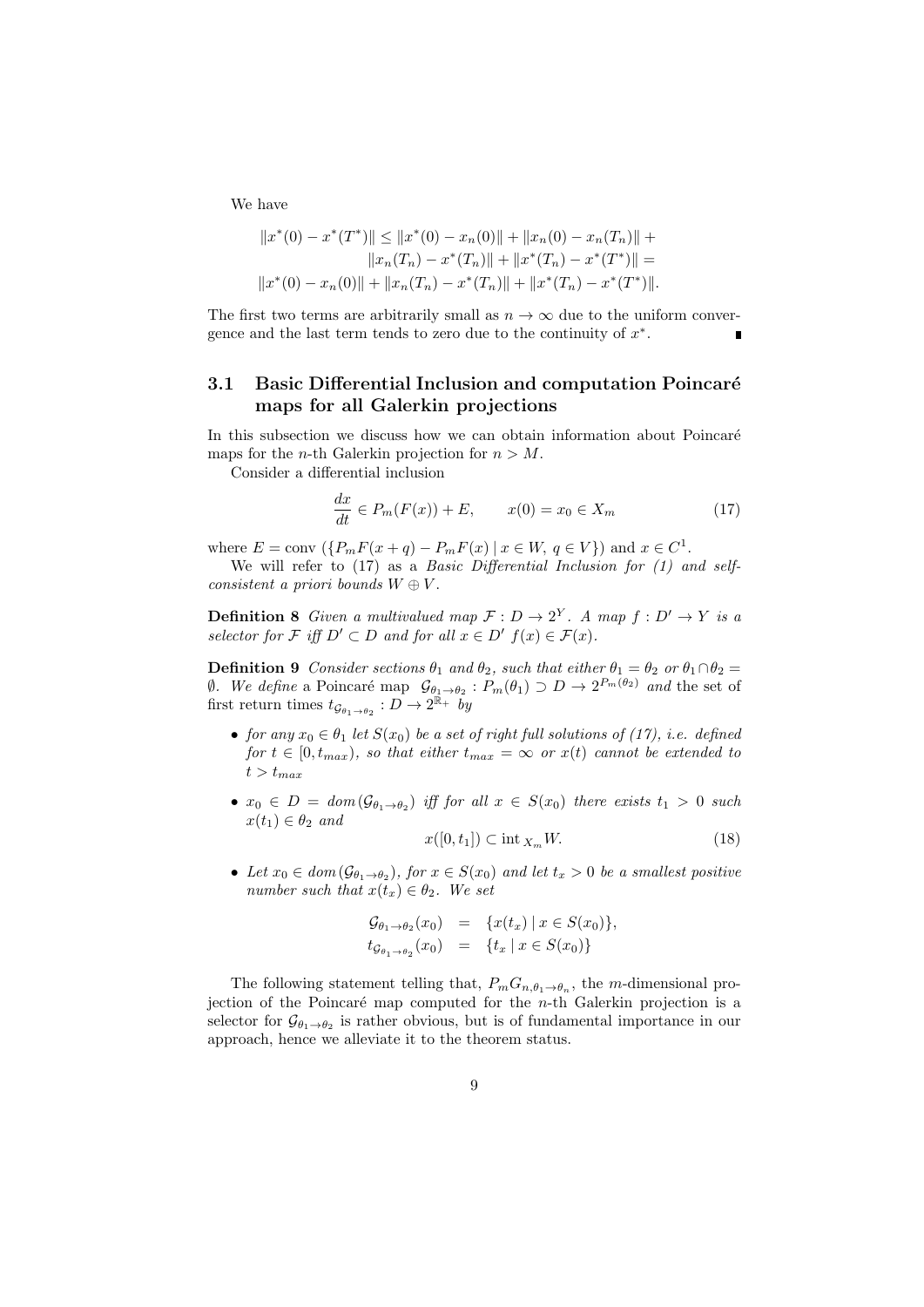**Theorem 7** *Consider sections*  $\theta_1$  *and*  $\theta_2$ *, such that either*  $\theta_1 = \theta_2$  *or*  $\theta_1 \cap \theta_2 = \emptyset$ *.* Let  $\mathcal{G} = \mathcal{G}_{\theta_1 \to \theta_2}$  be a Poincaré map for (17). Let  $G_n = G_{n,\theta_1 \to \theta_2}$ . *Then for all n > M*

- *• dom G ⊕ QmPnV ⊂ dom G<sup>n</sup>*
- *• for all p* + *q ∈ dom G ⊕ PnV holds*

$$
\varphi_n([0, t_{n,\theta}(p+q)], p+q) \in W \oplus Q_m P_n V
$$
  

$$
G_n(p+q) \in \mathcal{G}(p) \oplus \text{int }_{Q_m X_n} Q_m P_n V
$$

**Proof:** Let us consider the *n*-th Galerkin projection

$$
\frac{dp}{dt} = P_m F(p+q) \tag{19}
$$

$$
\frac{dq}{dt} = Q_m P_n F(p+q),\tag{20}
$$

where  $p \in X_m$  and  $q \in Q_m X_n$ .

Let  $p_0 + q_0 \in \text{dom}\,\mathcal{G} \oplus Q_m P_n V$ . Let  $x(t) = (p(t) + q(t))$  for  $t \in [0, t_{max})$  be a solution of system (19-20) with an initial condition  $p(0) = p_0$  and  $q(0) = q_0$ extended to the right to the maximum existence interval. Observe that  $p_0 \in$ int  $X_m W$ . From condition **C4a** it follows that  $q(t) \in \text{int } Q_m X_n V$  for  $t \in (0, h)$ for *h* sufficiently small.

Observe that as long as  $p(t) + q(t) \in \text{int } X_m W \oplus Q_m P_n V$  for all  $t \in [0, t_1)$ , then  $p(t) + q(t)$  for  $t \in [0, t_1)$  is a solution of the differential inclusion (17). From this observation the assertion follows immediately.

From Theorem 7 it follows that a computation of  $G$  gives bounds for  $G_n$  for all  $n > M$ . The question of how to actually compute  $G$  rigorously is treated in [ZPLo], a shorter description can be found in Section 6.

The next theorem, which uses the Brouwer fixed point theorem as a finite dimensional tool, illustrates how the information about differential inclusion (17) can be used to obtain a periodic orbit in the case of an apparently attracting periodic orbit.

**Theorem 8** *Assume that we have self-consistent bounds for (1) and a section*  $θ$ *. Let*  $G$  *be a Poincaré map on*  $θ$  *for (17).* 

*Assume that there exists a set*  $B \subset P_m(\theta)$ *, such that* 

- *• B is homeomorphic with an* (*m −* 1)*-dimensional closed ball,*
- *• B ⊂ dom G,*
- *• G*(*B*) *⊂ B,*
- *there exists a constant*  $T > 0$  *such that, for any*  $x_0 \in B$  *and any*  $t \in$  $t_{\mathcal{G}_{\theta_1 \to \theta_2}}(x_0)$  *we have*  $t \leq T$ *.*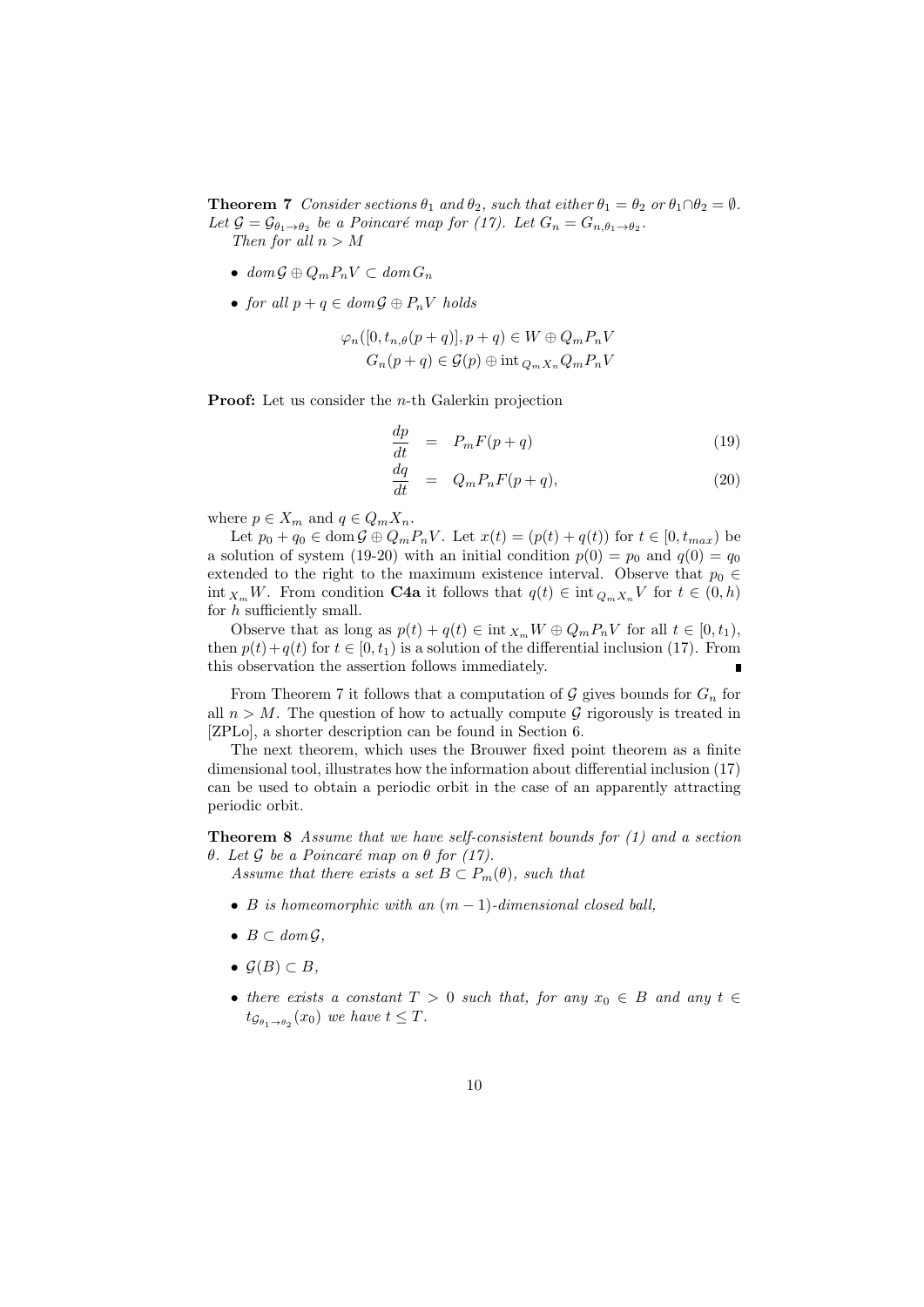*Then there exists a function*  $u : [0, \infty) \to W \oplus V$  *a solution to (1), such that*  $u(0) \in \theta$  and  $G(u(0)) = u(0)$ . In particular *u* is  $T^*$ -periodic for some  $T^* > 0$ .

**Proof:** Consider the *n*-th Galerkin projection of (1). Let  $G_n = G_n \, \theta \rightarrow \theta$ . From Theorem 7 it follows that for all  $n > M$  we have

$$
G_n(B \oplus Q_m P_n V) \quad \subset \quad B \oplus Q_m P_n V \tag{21}
$$

$$
\varphi_n([0, t_{n,\theta}(x_0)], x_0) \quad \subset \quad W \oplus Q_m P_n V, \quad \text{for } x_0 \in B \oplus Q_m P_n V \tag{22}
$$

From the Brouwer theorem [DG] it follows that for all  $n > M$  there exists a fixed point,  $x_n$ , of  $G_n$ . Now the assertion follows easily from Lemma 6.

## **3.2 How to prove the existence of unstable periodic orbit and/or of symbolic dynamics.**

Theorem 8 is an example, which shows us how to link the method of selfconsistent bounds with finite dimensional tools (the Brouwer theorem) to obtain some results about the existence of nontrivial periodic orbits for dissipative PDEs, in this case an apparently stable one. To obtain the existence of an unstable periodic orbit and/or symbolic dynamics (horseshoe-like chaotic behavior) one can use the method of covering relations [GiZ, Z0, Z1, Z2] as the finite dimensional tool. This has been previously successfully tested in the context of ODEs: for example in papers [Z2] and [GaZ] it was used to establish the existence of symbolic dynamics for Rössler and Lorenz equations, respectively.

Moreover, this approach (covering relations) can be used to obtain rigorous numerical shadowing algorithms similar in spirit to the ones developed in [HYC, HYC1, H] in finite dimension.

## **4 The existence of a periodic orbit for the Kuramoto-Sivashinsky PDE with**  $\nu = 0.127$

In this section we show an application of the method of self-consistent a priori bounds to the proof of the existence of a periodic orbit for the Kuramoto-Sivashinsky partial differential equation (we will use the shorthand "KS-equation" in the sequel).

The KS-equation [KT, S] introduced in the context of a wave front propagation is given by

$$
u_t = -\nu u_{xxxx} - u_{xx} + (u^2)_x \qquad (t, x) \in [0, \infty) \times (-\pi, \pi), \quad \nu > 0. \tag{23}
$$

Assuming odd and periodic boundary conditions

$$
u(t,x) = u(t, x + 2\pi), \quad u(t,x) = -u(t, -x). \tag{24}
$$

The existence, uniqueness, and regularity properties for solutions of problem (23) and (24) in suitable Sobolev spaces have been established by several authors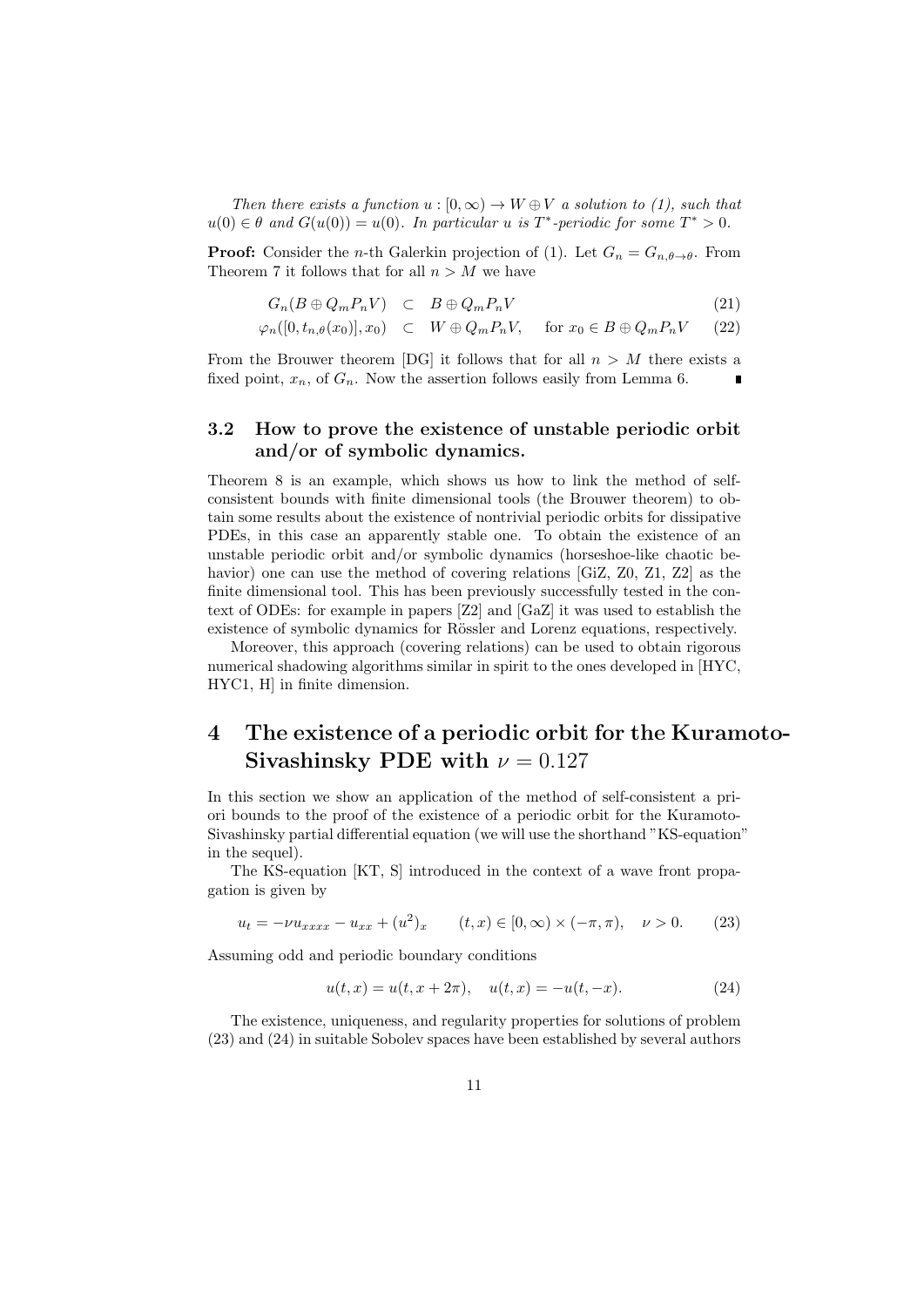Table 1: Coordinates of  $u_0$  - an approximation of an initial condition for periodic orbit in Theorem 9.

| $a_1 = 2.012106e - 01$     | $a_2 = 1.289980$           |
|----------------------------|----------------------------|
| $a_3 = 2.012109e - 01$     | $a_4 = -3.778662e - 01$    |
| $a_5 = -4.230950e - 02$    | $a_6 = 4.316159e - 02$     |
| $a_7 = 6.940217e - 03$     | $a_8 = -4.156484e - 03$    |
| $a_9 = -7.944907e - 04$    | $a_{10} = 3.316061e - 04$  |
| $a_{11} = 7.939456e - 05$  | $a_{12} = -2.390962e - 05$ |
| $a_{13} = -7.087251e - 06$ | $a_{14} = 1.568377e - 06$  |

(see [CEES, FT] and references given there). Nevertheless, we would like to stress that we are not using these results in our investigations.

The KS-equation can be reduced (see [ZM]) to the following infinite system of ordinary differential equations

$$
\dot{a}_k = k^2 (1 - \nu k^2) a_k - k \sum_{n=1}^{k-1} a_n a_{k-n} + 2k \sum_{n=1}^{\infty} a_n a_{n+k} \quad k = 1, 2, \dots (25)
$$

where

$$
u(t,x) = \sum_{k=1}^{\infty} -2a_k(t)\sin(kx).
$$

The above representation of  $u$  in terms of  $a_k$  has its origin in the following easy observation: if  $u(t, x) = \sum_{k=-\infty}^{\infty} b_k(t)e^{ikx}$  satisfies boundary conditions (24), then  $b_k = ia_k$  and  $a_k = -a_{-k}$ .

We will refer to coordinates  $a_k$  as *modes*. In this paper we focus on  $\nu$ 0*.*127. For this parameter value numerical simulations suggest the existence of an attracting limit cycle, whose projection onto the  $(a_1, a_3)$ -plane is an ellipseshaped curve, on which the point moves in the clockwise direction.

**Theorem 9** *Let*  $u_0(x) = \sum_{k=1}^{14} -2a_k \sin(kx)$ , where  $a_k$  are given in Table 1. *There exists a function*  $u^*(t, x)$  *a classical solution of* (23 - 24) for  $\nu = 0.127$ , *such that*

$$
||u_0 - u^*(0, \cdot)||_{L_2} < 5 \cdot 10^{-5}, \qquad ||u_0 - u^*(0, \cdot)||_{C^0} < 7 \cdot 10^{-5} \tag{26}
$$

*and u ∗ is periodic with respect to t, with period this was in the printed version*  $T \in (2.44296, 2.4438)$ *, correct value is:*  $T \in 2 \cdot (1.12214, 1.12219)$ 

## **5 Proof of Theorem 9**

We choose  $H = l_2$  as our Hilbert space. We will adopt the following convention. By  $x, u, x_0, u_0$  we will denote the points from  $H$ , by  $a_i$  we will always denote coordinates of points in *H*.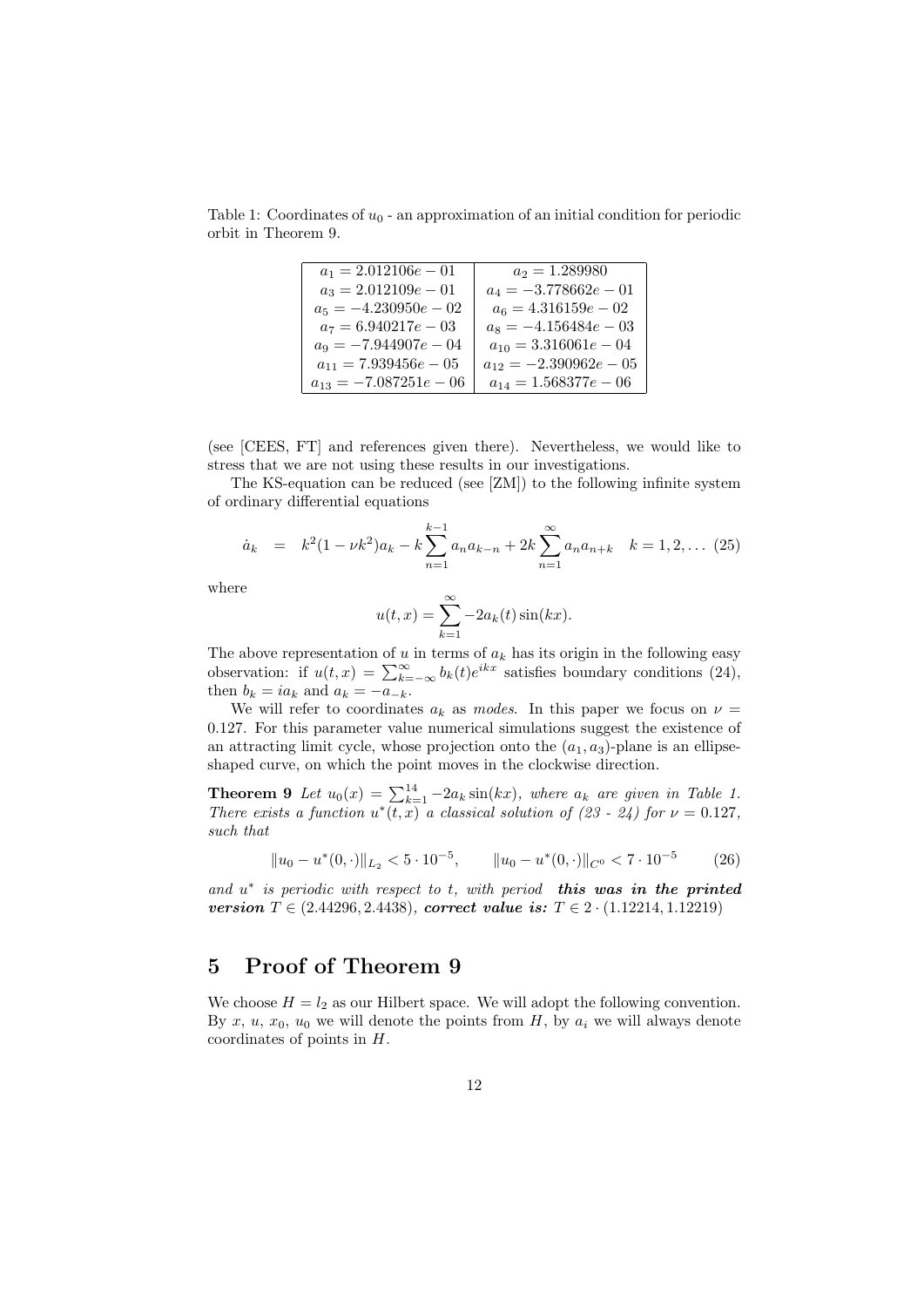Let  $R$  be a map which leaves even modes and changes the sign of odd modes:  $a_{2k} \rightarrow a_{2k}$  and  $a_{2k+1} \rightarrow -a_{2k+1}$ . It is easy to see that *R* leaves the system (25) and any Galerkin projection of it invariant.

To define a Poincaré section we use linear functions as follows: the section  $\theta = \theta_{\eta}$  is defined by the following conditions

$$
\eta(x) = \eta_0 + \sum_{i=1}^{m} \eta_i a_i = 0, \quad \eta'(x) > 0.
$$
 (27)

By the condition  $\eta'(x) > 0$  we mean that the following inequality is satisfied for  $x \in \theta_\eta$ 

$$
\sum_{k=1}^{m} \frac{\partial \eta}{\partial x_k} A_k F(x) > 0.
$$
 (28)

The above condition means that trajectories of the Basic Differential Inclusion intersect the hyperplane defined by  $\eta = 0$ , so that  $\eta(x(t))$  is an increasing function of time.

Let  $\theta_1 = \theta_n$  be a linear section as described above. We define a symmetric section,  $\theta_2$ , by  $\theta_2 = R\theta_1$ . Hence  $\theta_2$  is defined by the following conditions

$$
\beta(x) = \eta_0 + \sum_{i=1}^{m} (-1)^i \eta_i a_i = 0, \quad \beta' > 0.
$$
 (29)

By the symmetry we have for any Galerkin projection

$$
G_{n,\theta_2 \to \theta_1} = RG_{n,\theta_1 \to \theta_2}R
$$
\n(30)

For the full Poincaré map on section  $\theta_1$ ,  $G_n$ , we obtain that

$$
G_n = G_{n,\theta_2 \to \theta_1} G_{n,\theta_1 \to \theta_2} = RG_{n,\theta_1 \to \theta_2} RG_{n,\theta_1 \to \theta_2} = (RG_{n,\theta_1 \to \theta_2})^2.
$$
 (31)

Hence any fixed point for  $RG_{n,\theta_1 \to \theta_2}$  is a fixed point for  $G_n$ .

Let  $G$  be a Poincaré map for the Basic Differential Inclusion  $(17)$  for the transition  $\theta_1 \rightarrow R\theta_1$ .

The proof is computer assisted and consists of the following steps:

- **1.** an initialization: setting up the parameters: dimensions *m* and *M*, finding an approximate periodic orbit, choosing the section  $\theta_1$ , finding suitable coordinates on  $\theta_1$
- **2.** a construction of self-consistent bounds
- **3.** a construction of a set *N ⊂ W*, such that  $R\mathcal{G}(N)$  *⊂* int *N*
- **4.** a conclusion of the proof, an application of Theorem 8.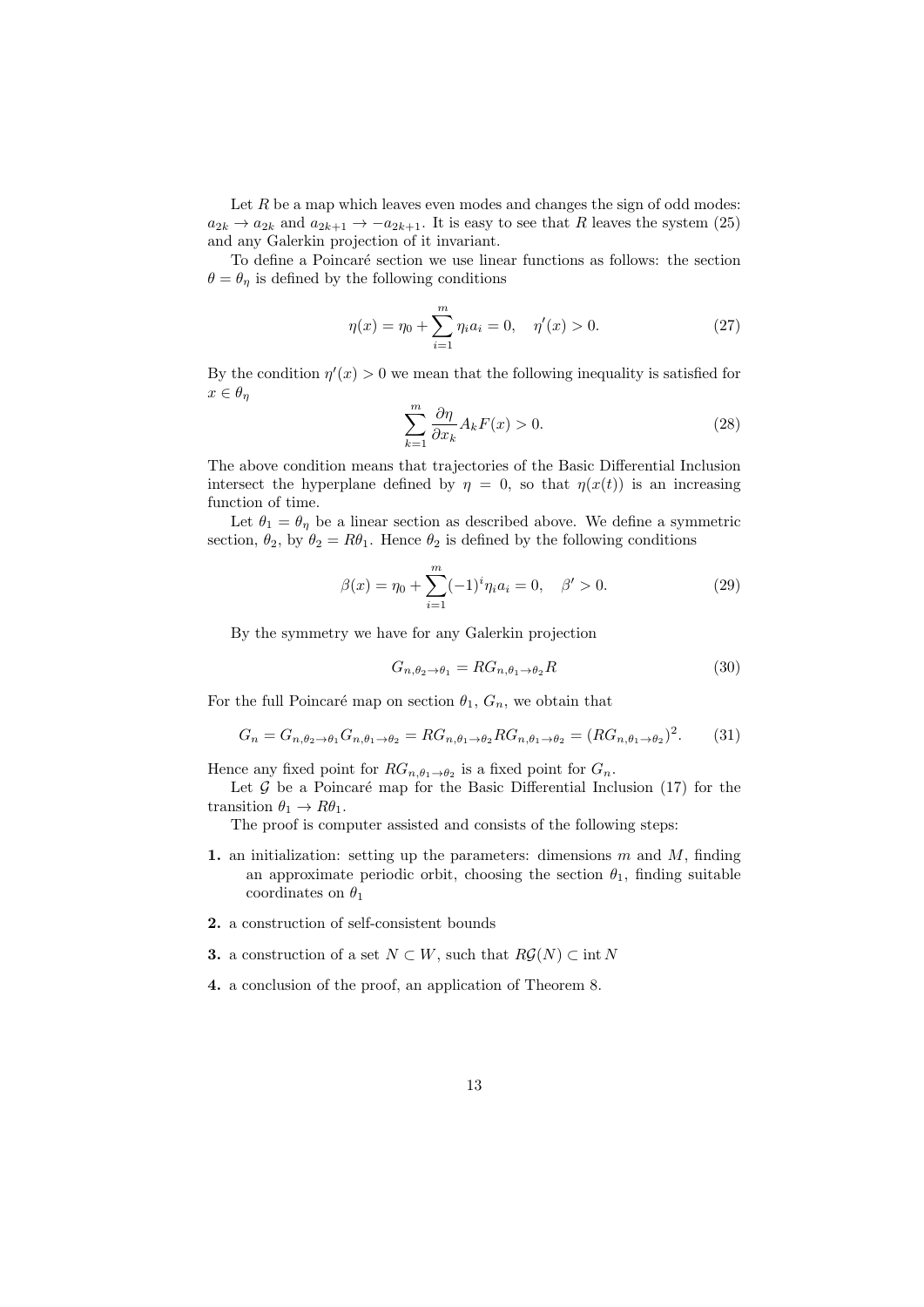Table 2: Approximate coordinates for the starting point on the periodic orbit for  $\nu = 0.127$ .

| $a_1 = 0.201211$          | $a_2 = 1.28998$           |
|---------------------------|---------------------------|
| $a_3 = 0.201211$          | $a_4 = -0.377866$         |
| $a_5 = -0.0423095$        | $a_6 = 0.0431616$         |
| $a_7 = 0.00694021$        | $a_8 = -0.00415648$       |
| $a_9 = -0.00079449$       | $a_{10} = 0.000331606$    |
| $a_{11} = 7.93945e - 05$  | $a_{12} = -2.39096e - 05$ |
| $a_{13} = -7.08724e - 06$ | $a_{14} = 1.56839e - 06$  |

#### **5.1 Part 1 - an initialization**

In the proof we used  $m = 14$  and  $M = 3m = 42$ .

We define a point  $x_0$  as in Table 2. This point is an approximation to a true periodic point for (23) and was found as follows. Let us define a section  $\sigma$  by  $a_1 - a_3 = 0$ ,  $(a_1 - a_3)' > 0$ . Consider the map  $f = RG_{m,\sigma \to R\sigma}$ . Since we are looking for an attractive fixed point we just iterated a map *f* for some initial value until  $|f(x) - x|_∞ < 10^{-6}$ . A fourth order Runge-Kutta method, with a time step  $h = \frac{1}{|2m^2(1 - \nu m^2)|} = 0.000106773$  was used in these computations.

We define the section  $\hat{\theta}_1$  as a section perpendicular to  $P_m F(x_0)$  at  $x_0$ , namely we set

$$
\alpha(x) = (P_m F(x_0)|x) - (P_m F(x_0)|x_0), \quad \alpha' > 0.
$$
\n(32)

Let  $\theta_2 = R\theta_1$ . We define *section coordinates* on  $\theta_1$ , which will be used later in the proof as follows.

The map  $g = RG_{m,\theta_1 \to \theta_2} : \theta_1 \supset U \to \theta_1$ , where  $x_0 \in U$ , has  $x_0$  as an approximate fixed point. Next we compute nonrigorously an approximate Jacobian matrix  $Dg(x_0)$  using a fourth order Runge-Kutta method to compute the trajectory of  $x_0$  and a second order Taylor method for the variational part, with the  $\lim_{m \to \infty} \text{step } h = \frac{1}{|2m^2(1-\nu m^2)|} = 0.000106773.$  The matrix  $Dg(x_0) \in \mathbb{R}^{(m-1)\times(m-1)}$ is expressed in coordinates  $\tilde{a}_{i=1,...,13}$ , defined as follows. Let  $i_0$  be such that  $|A_i F(x_0)|$  achieves the maximum value for  $i = i_0$  (for our periodic orbit  $i_0 = 3$ ). Then we set

$$
\widetilde{a}_i = \begin{cases} a_i & \text{if } i < i_0, \\ a_{i+1} & \text{if } i \ge i_0. \end{cases} \tag{33}
$$

Let  $r = 8$ . From the matrix  $Dq(x_0)$  we extract an  $(r \times r)$ -square matrix in an upper left corner to define  $\widetilde{D} \in \mathbb{R}^{r \times r}$  by

$$
\tilde{D}_{ij} = Dg(x_0)_{ij}, \qquad \text{for } i, j = 1, \dots, r. \tag{34}
$$

Next we apply to  $\widetilde{D}$  a diagonalization procedure based on the QR-decomposition algorithm [R] to obtain the approximate eigenvectors  $v_1, v_2, \ldots, v_r$  corresponding to approximate eigenvalues  $\lambda_1, \ldots, \lambda_r$ . We assume, additionally, that we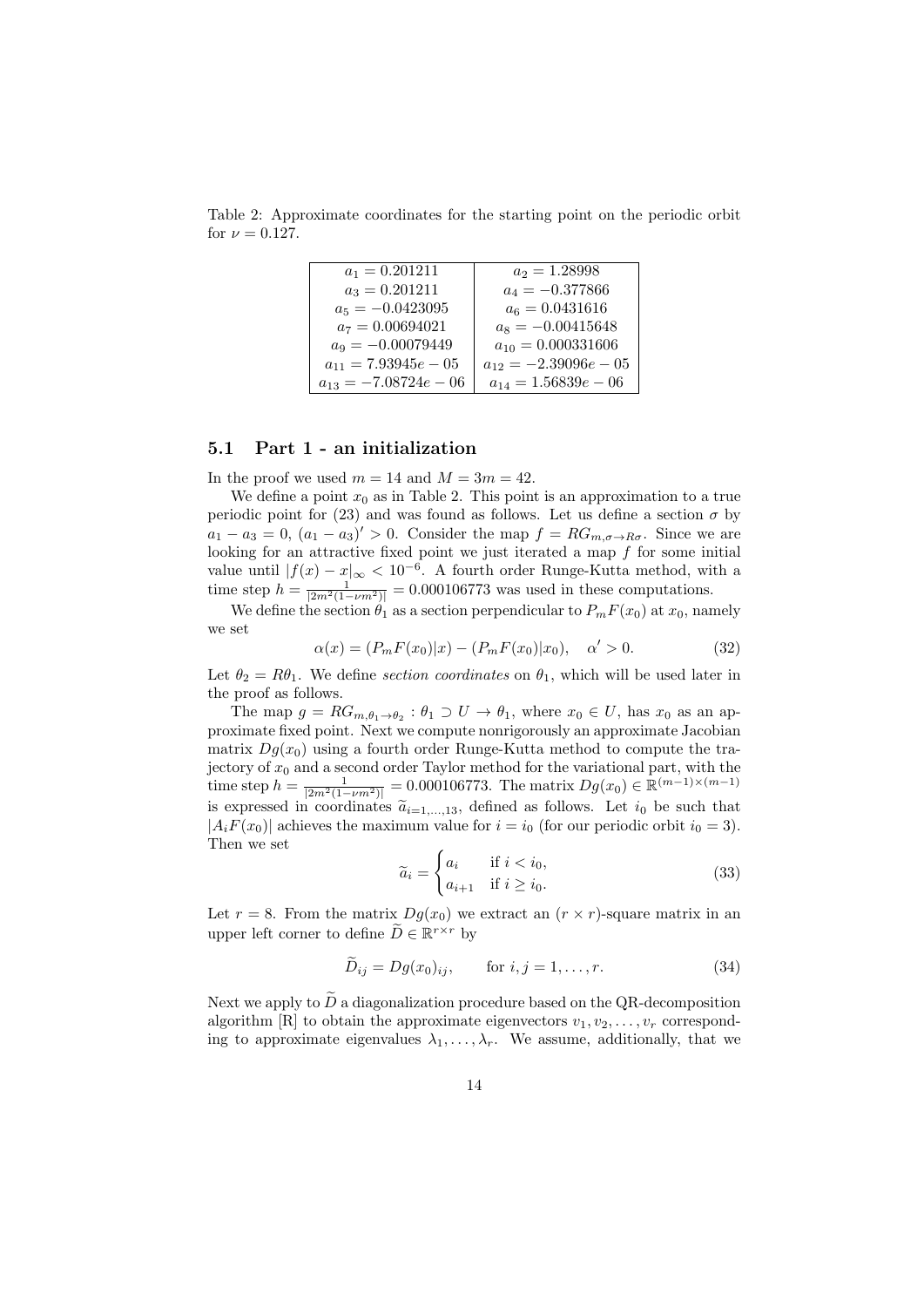Table 3: Approximate eigenvalues for  $\widetilde{D}$ 

| 1 | 0.5258      |
|---|-------------|
| 2 | 0.090375    |
| 3 | 3.5019e-08  |
| 4 | 1.6503e-08  |
| 5 | -3.7784e-09 |
| 6 | -4.0167e-11 |
| 7 | -8.9431e-10 |
| 8 | -6.6955e-11 |

Table 4: Four leading approximate eigenvectors for  $\tilde{D}$ 

| 1              | $v_1$        | v <sub>2</sub> | $v_3$        | $v_4$       |
|----------------|--------------|----------------|--------------|-------------|
| 1              | 0.31728      | $-0.070268$    | 0.046791     | 0.088001    |
| $\mathfrak{D}$ | $-0.81436$   | 0.8341         | $-0.33709$   | 0.23897     |
| 3              | 0.47674      | $-0.53787$     | 0.92972      | $-0.45521$  |
| 4              | 0.033933     | $-0.024953$    | $-0.017497$  | $-0.82473$  |
| 5              | $-0.086464$  | 0.095695       | $-0.13781$   | 0.16446     |
| 6              | $-0.0095825$ | 0.0093288      | $-0.0094954$ | 0.14042     |
| 7              | 0.01127      | $-0.012669$    | 0.019939     | $-0.019339$ |
| 8              | 0.0016374    | $-0.0016399$   | 0.0017784    | $-0.02442$  |

have

$$
|\lambda_1| \ge |\lambda_2| \ge \dots \ge |\lambda_r|. \tag{35}
$$

Some of the diagonalization data are contained in Tables 3 and 4. It is clear from these tables that eigenvalues are decaying rapidly to zero and the high modes are strongly damped.

To an ordered collection of eigenvectors  $\{v_1, \ldots, v_r\}$  we apply an *interval* Gramm-Schmidt orthogonalization procedure, to obtain a new orthonormal set of vectors  $\{w_1, \ldots, w_r\}$ . These vectors define a new coordinate frame on  $\mathbb{R}^r$  and together with coordinates  $\tilde{a}_{r+1}, \ldots, \tilde{a}_m$  define the new coordinates on  $\theta_1$ , such that  $x_0 = 0$ . We will denote these coordinates by  $c_i$  and we will refer to them as *section coordinates*.

It is essential here that the Gramm-Schmidt diagonalization procedure is performed using an interval arithmetic, because in this way we obtain a rigorous orthogonal transformation from the cartesian coordinates,  $\tilde{a}$ , on section  $\theta_1$  to the *section coordinates* and its rigorous inverse. Both transformations are needed later in the proof, because the integration of the Basic Differential Inclusion for (23) is done in the cartesian coordinates, but all the important proof sets are defined using the section coordinates.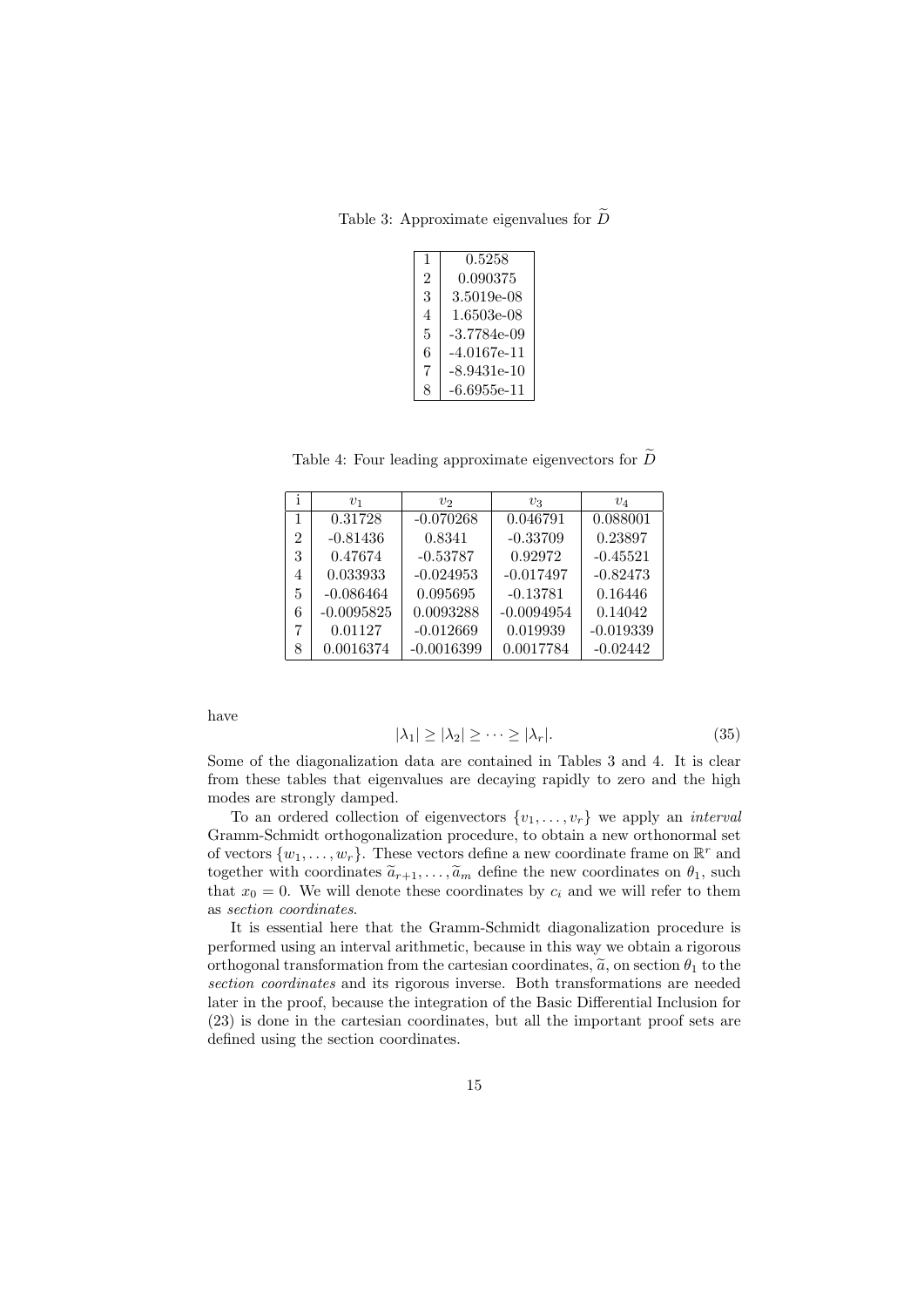## **5.2 Part 2 - a construction of self-consistent a priori bounds.**

We have to define a set  $W \subset X_m$  and  $\{a_k^{\pm}\}_{k>m}$ . In principle it is enough to take any  $W \subset X_m$  such that  $P_m \gamma \subset W$ , where  $\gamma$  is an approximate periodic orbit for an  $m_1$ -dimensional Galerkin projection of (23)  $(m_1 \geq m)$ . For *W*, we construct  $\{a_k^{\pm}\}\$  using the algorithm described in Section 3.3 of [ZM]. But it is obvious that, to obtain the proof with a relatively small dimension *m* (hence in short computation time), it essential that we choose *W* as a small neighborhood of  $\gamma$ . It is also very important how we let  $A_k(W)$  decay.

The set *W* was constructed as follows

- **1.** we generate an approximate periodic trajectory for an  $m_1$ -dimensional Galerkin projection, with  $m_1 > m$ . In our proof  $m_1 = 16$ . A fourth order Runge-Kutta method with a fixed time step  $h = \frac{1}{2|m_1^2(1 - \nu m_1^2)|}$  was used for this purpose. As a result of this procedure we obtain a finite ordered set of points  $Z \subset X_{m_1}$ , which apparently is very close to the  $m_1$ -dimensional projection of the periodic orbit we are after.
- **2.** we define an auxiliary set  $\widetilde{W} \subset X_m$  as follows. On the plane  $(a_1, a_3)$  we introduce polar coordinates  $(r, \phi)$ . For  $i = 0, \ldots, p-1$  ( $p = 70$  in the proof) we define sets  $S_i$  by

$$
S_i = \left\{ (a_1, a_3) \mid (a_1, a_3) \neq (0, 0), \quad \phi(a_1, a_3) \in \left[ \frac{2\pi i}{p}, \frac{2\pi (i+1)}{p} \right] \right\} \quad (36)
$$

Next we define sets  $D_i(n, Z) \subset X_m$  for  $i = 0, 1, \ldots, p-1$  by

$$
D_i(n, Z) = \text{Hull}\{P_n z \mid z \in Z, (A_1(z), A_3(z)) \in S_{(i-1) \text{ mod } p} \cup S_i \cup S_{(i+1) \text{ mod } p}\},
$$

where, for a set  $Y \subset \mathbb{R}^k$ , by IHull(*Y*) we denote the smallest product of intervals containing *Y* .

For a stretching factor parameter,  $e(e = 1.1$  in the proof) and any interval  $I = [a, b]$  we define a new interval, stretch $(I, e)$  by

$$
stretch(I, e) = (a + b)/2 + \left[ -e^{\frac{b-a}{2}}, e^{\frac{b-a}{2}} \right].
$$
 (37)

For an interval set  $X = \prod_{i=1}^{k} I_i$ , where  $I_i$  is an interval we set

$$
stretch(X, e) = \Pi_{i=1}^{k} stretch(I_i, e)
$$
\n(38)

We introduce another parameter  $n_{iso}$  - the number of coordinates for which we force an isolation, but still we include them in computations (in the proof  $n_{iso} = 3$ ).

We define, for  $i = 0, \ldots, p-1$ ,

$$
W_i = \text{stretch}(D_i(m - n_{iso}), e)
$$
\n(39)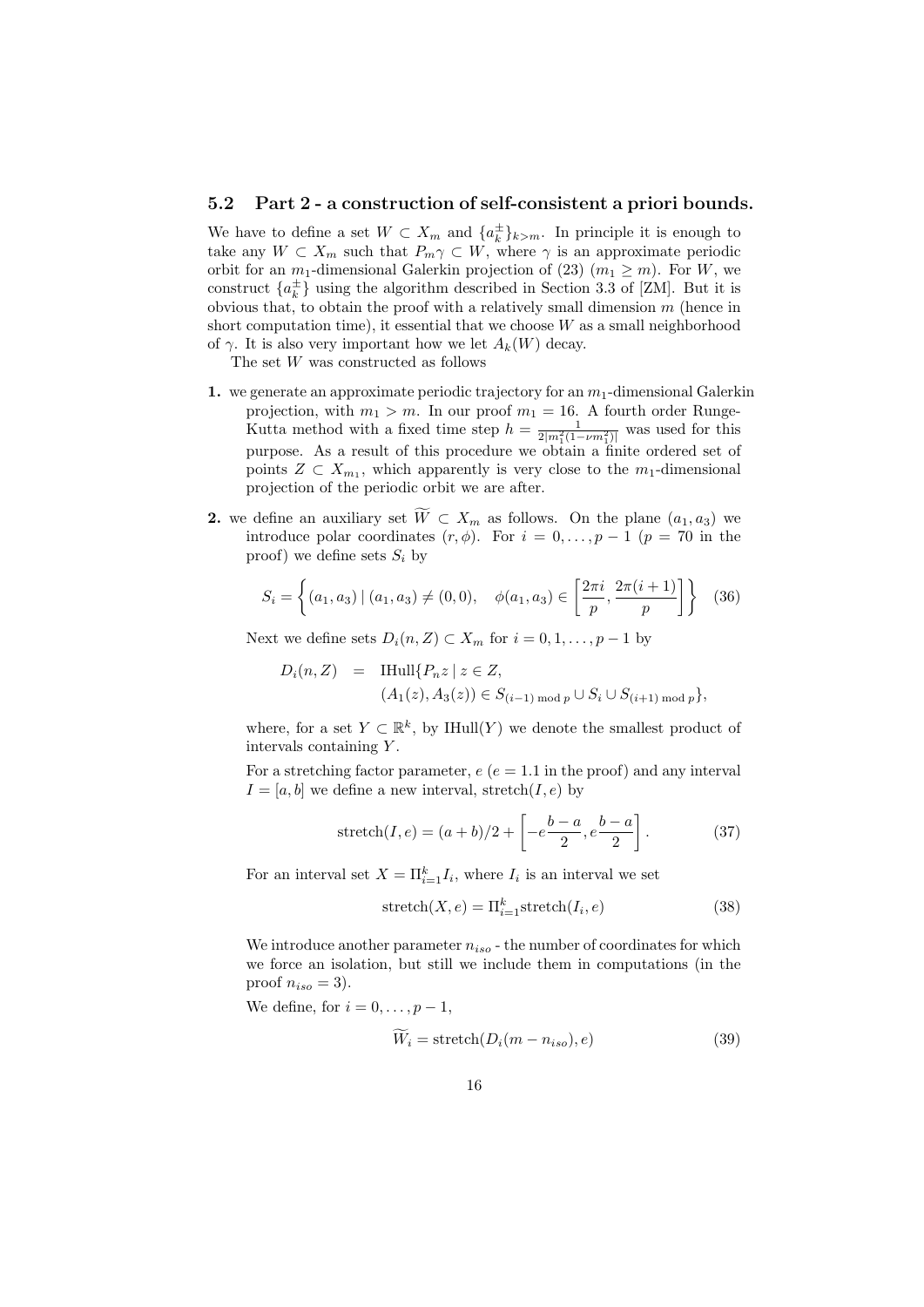Table 5: The interval enclosure of *W* from the proof of Theorem 9. The tail is given in Table 6. Columns: *c*-coordinate index, bounds for the *c*-th coordinate

| C              | bounds                        |
|----------------|-------------------------------|
| 1              | $[-0.427501, 0.427482]$       |
| $\overline{2}$ | [1.06609, 1.33357]            |
| 3              | $[-0.866305, 0.866316]$       |
| 4              | $[-0.391295, -0.129789]$      |
| 5              | $[-0.18118, 0.181172]$        |
| 6              | $[-0.0271086, 0.0474366]$     |
| 7              | $[-0.0201397, 0.0201411]$     |
| 8              | $[-0.00485958, 0.00629999]$   |
| 9              | $[-0.00182595, 0.00182582]$   |
| 10             | $[-0.000718572, 0.000425729]$ |
| 11             | $[-0.000150202, 0.000150379]$ |
| 12             | $[-3.49005e-05, 7.58671e-05]$ |
| 13             | $[-1.81432e-05, 1.81445e-05]$ |
| 14             | $[-6.24288e-06,2.6964e-06]$   |

We set

$$
\widetilde{W} = \sum_{i=0}^{p-1} \widetilde{W}_i.
$$
\n(40)

Obviously  $W$  ⊂  $X_{m-n_{iso}}$ . For this set and  $M$  we compute the selfconsistent bounds to obtain a collection of pairs  ${\{\tilde{a}_k^{\pm}\}}_{k>m-n_{iso}}$ .

We set, for  $i = 0, \ldots, p-1$ ,

$$
W_i = \widetilde{W}_i \times \Pi_{k=m-n_{iso}+1}^m[\widetilde{a}_k^-, \widetilde{a}_k^+]
$$
\n(41)

We set  $W = \bigcup_{i=0}^{p-1} W_i$ . Table 5 contains the interval enclosure of *W* i.e. the smallest product of intervals containing *W*.

Finally, for *W* and *M* we compute self-consistent a priori bounds  $\{a_k^{\pm}\}_{k>m}$ using the algorithm outlined in Section 3.3 in [ZM]. Table 6 contains these bounds together with the initial bounds used to start the algorithm (see Section 5 in [ZM] for more details).

Let

$$
E_n = \text{conv}\,\left(\{A_n F(x) - A_n(F(P_n(x))) \mid x \in W \oplus \Pi_{k>m}[a_k^-, a_k^+]\}\right) \tag{42}
$$

The interval  $E_n$  measures the influence of the tail on the *n*-th coordinate of the vector field and we will call the interval vector *E the Galerkin projection error*. Having self-consistent bounds we can compute *E* in the Basic Differential Inclusion (17). Table 7 contains the Galerkin projection errors from the proof.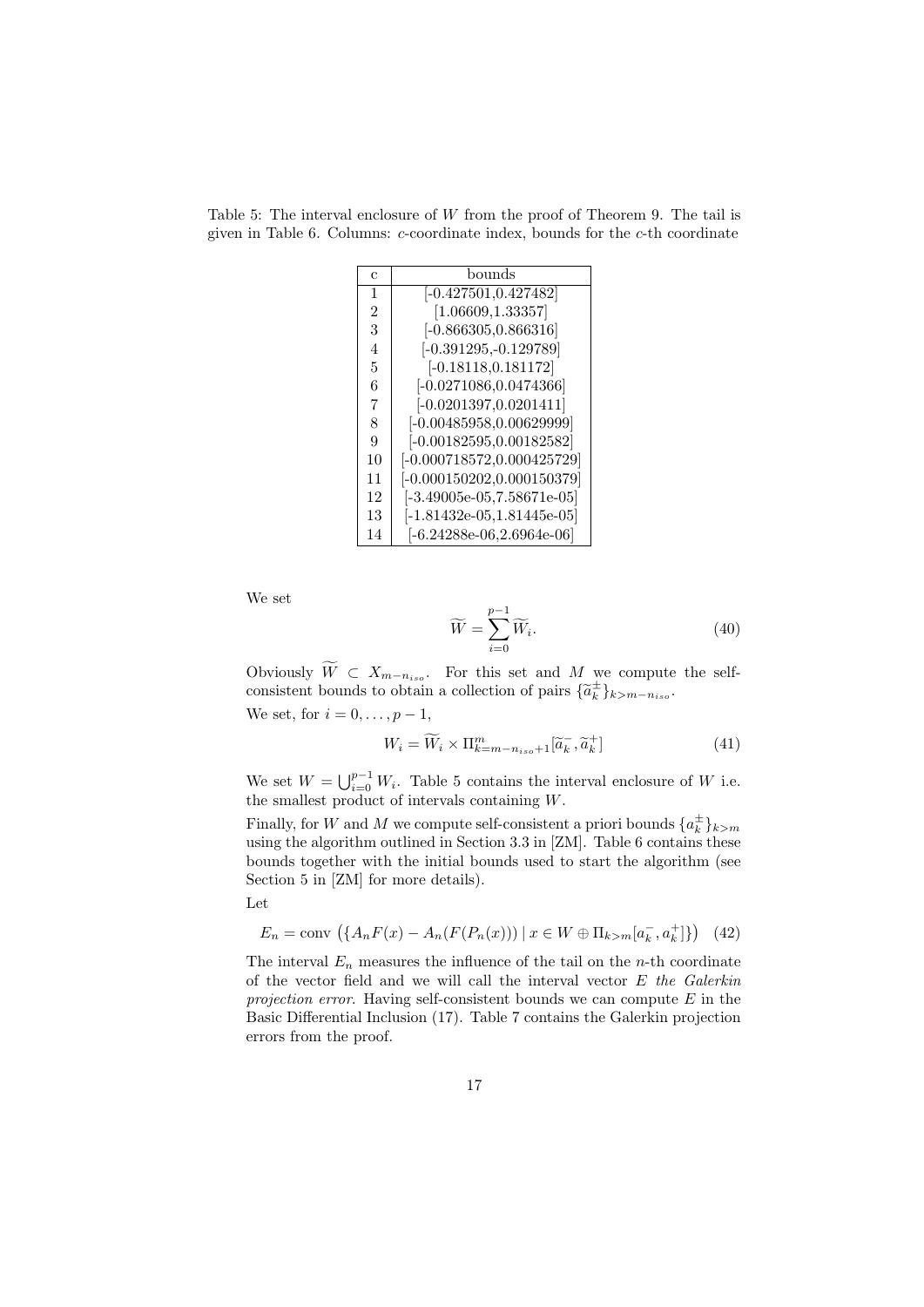Table 6: The self-consistent a priori bounds from the proof of Theorem 9.  $m =$ 14,  $M = 3m = 42$ , the initial far tail (for  $k > M$ ) is given by  $a_k^+ = -a_k^- =$ 780*.*898/ $k^4$ . The final far tail (for  $k > M$ ) is given by  $a_k^+ = -a_k^- = 2.67593e +$ */k*<sup>12</sup>. Columns from left to right, *c*-coordinate index, initial bounds for the *c*th coordinate, final bounds for the *c*-th coordinate (with an isolation for  $c > m$ ), the ratio of diameters of the final and initial bounds.

| с  | initial                        | end                           | ratio       |
|----|--------------------------------|-------------------------------|-------------|
| 15 | $[-0.0159165, 0.0159165]$      | $[-1.98015$ e-06,1.97985e-06] | 0.0001244   |
| 16 | $[-0.0122413, 0.0122413]$      | -3.16413e-07.5.00703e-07      | 3.33754e-05 |
| 17 | -0.00957066,0.00957066         | -1.80681e-07,1.80742e-07      | 1.88819e-05 |
| 18 | $[-0.00759164, 0.00759164]$    | -4.12298e-08,4.03705e-08      | 5.37436e-06 |
| 19 | -0.00609963,0.00609963         | -1.48467e-08,1.48436e-08      | 2.43379e-06 |
| 20 | -0.00495741,0.00495741         | -4.13123e-09,3.34701e-09      | 7.54249e-07 |
| 21 | $[-0.00407088, 0.00407088]$    | $[-1.21175e-09, 1.212e-09]$   | 2.97694e-07 |
| 22 | $[-0.00337422, 0.00337422]$    | $[-2.87756$ e-10,3.57275e-10  | 9.55824e-08 |
| 23 | $[-0.0028206, 0.0028206]$      | -9.93966e-11,9.93814e-11      | 3.52368e-08 |
| 24 | $[-0.00237615, 0.00237615]$    | $[-3.01295$ e-11,2.22132e-11  | 1.10142e-08 |
| 25 | -0.00201598,0.00201598         | -8.19686e-12.8.19757e-12      | 4.06612e-09 |
| 26 | $[-0.00172161, 0.00172161]$    | $[-2.01848e-12,2.23854e-12]$  | 1.23635e-09 |
| 27 | $[-0.00147912, 0.00147912]$    | -6.76212e-13,6.76347e-13      | 4.5722e-10  |
| 28 | -0.00127789,0.00127789         | -1.8801e-13,1.65843e-13       | 1.38453e-10 |
| 29 | $[-0.00110977, 0.00110977]$    | $[-5.57064e-14, 5.5693e-14]$  | 5.01902e-11 |
| 30 | -0.000968438,0.000968438       | -1.46681e-14,1.36154e-14      | 1.46027e-11 |
| 31 | $[-0.00084892, 0.00084892]$    | $[-4.42188e-15, 4.42286e-15]$ | 5.20941e-12 |
| 32 | -0.000747297,0.000747297       | $[-1.2231e-15, 1.23527e-15]$  | 1.64485e-12 |
| 33 | -0.000660445,0.000660445       | $[-6.11705e-16, 6.11627e-16]$ | 9.26143e-13 |
| 34 | -0.000585859,0.000585859       | -7.91392e-16,7.77735e-16      | 1.33917e-12 |
| 35 | -0.000521518,0.000521518       | $[-2.03049e-15,2.0304e-15]$   | 3.89334e-12 |
| 36 | $[-0.000465776, 0.000465776]$  | -6.03481e-15,6.0351e-15       | 1.29568e-11 |
| 37 | [-0.000417291,0.000417291]     | $[-1.20708e-14, 1.20708e-14]$ | 2.89266e-11 |
| 38 | -0.000374957,0.000374957       | -4.19424e-14,4.19423e-14      | 1.1186e-10  |
| 39 | $[-0.00033786, 0.00033786]$    | -8.8779e-14,8.8779e-14        | 2.62769e-10 |
| 40 | $[-0.000305241,\!0.000305241]$ | $[-1.94964e-13, 1.94964e-13]$ | 6.38721e-10 |
| 41 | -0.000276468,0.000276468       | -3.35639e-13,3.35639e-13      | 1.21403e-09 |
| 42 | -0.000251007,0.000251007       | $-2.9855e-13,2.9855e-13$      | 1.18941e-09 |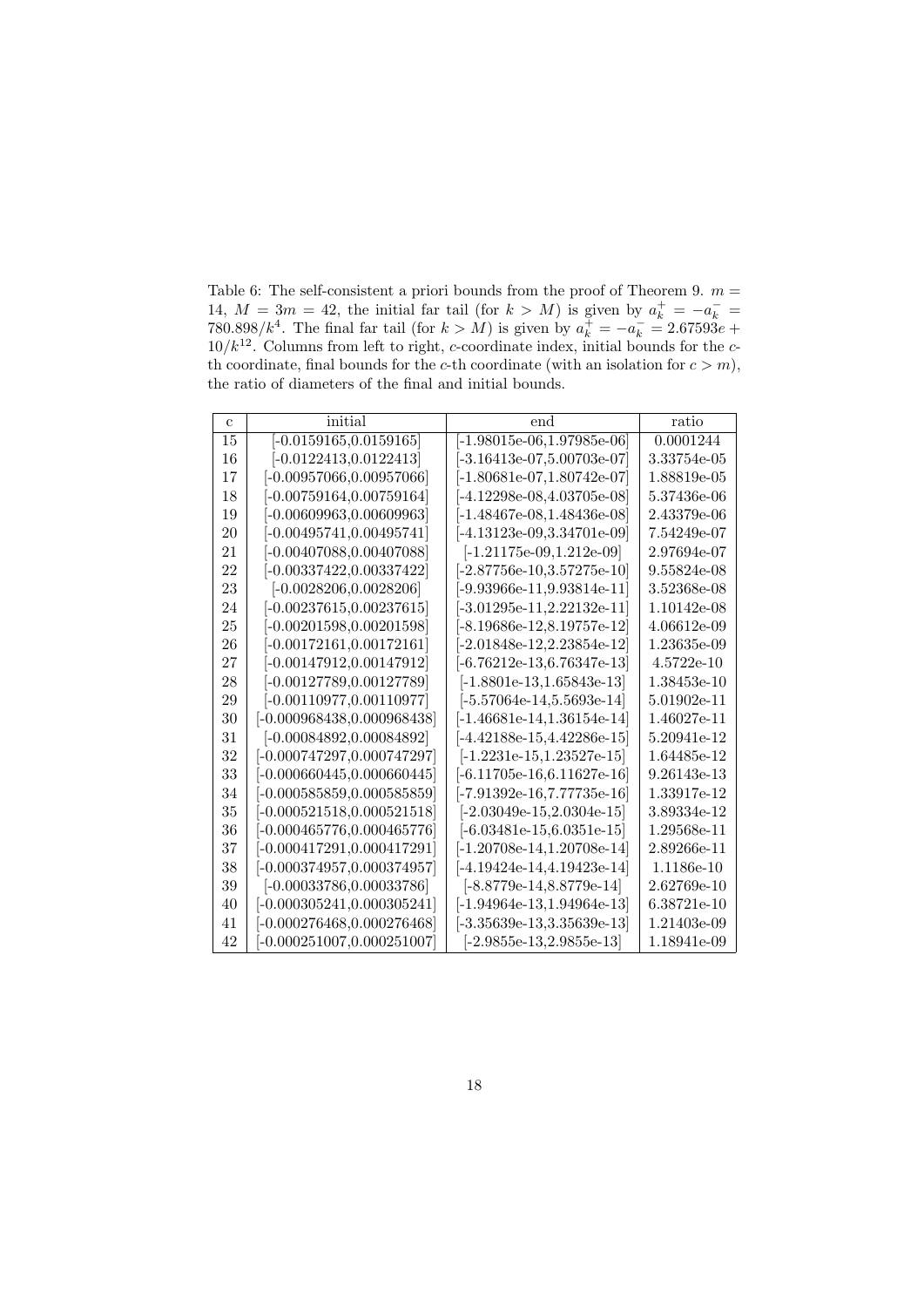| k  | $E_n$                            |
|----|----------------------------------|
| 1  | $-2.69e-11,$<br>2.69036e-11      |
| 2  | -1.57744e-10,<br>$1.5313$ e-10   |
| 3  | $[-9.63186e-10,$<br>9.63049e-10  |
| 4  | -2.60273e-09,<br>$2.71426$ e-09] |
| 5  | $1.49925e-08$<br> -1.49885e-08,  |
| 6  | -4.793e-08,<br>4.63349e-08       |
| 7  | -1.86867e-07,<br>1.86826e-07     |
| 8  | -6.74122e-07,<br>6.92668e-07     |
| 9  | -1.75323e-06,<br>1.75239e-06     |
| 10 | -7.48998e-06,<br>7.41082e-06     |
| 11 | -1.77666e-05,<br>1.77637e-05     |
| 12 | -4.47796e-05,<br>4.37507e-05     |
| 13 | -7.86937e-05,<br>7.8697e-05      |
| 14 | $ -3.9583e-05,$<br>4.62362e-05   |

Table 7: The Galerkin errors from the proof of a periodic orbit for  $\nu = 0.127$ . Computed for  $m = 14$ ,  $M = 3m = 42$ . The tail is given in Table 6.

## **5.3 Part 3 - Basic Differential Inclusion and the construction of** *N*

Consider the Basic Differential Inclusion (17) for (23). Let us remind the reader that by  $G$  we denote a Poincaré map between sections  $\theta_1$  and  $R\theta_1$ . Our goal is to construct a set  $N \subset \theta_1 \cap W$ , such that

$$
N \quad \subset \quad \text{dom}\,(\mathcal{G}) \tag{43}
$$

$$
R\mathcal{G}(N) \quad \subset \quad \text{int } N \tag{44}
$$

Observe that (see condition (18) in Def. 9) condition (43) requires that any solution of (17) starting from  $x \in N$  stays in W for positive *t*, which is less than or equal to the first return time to  $R\theta_1$ . In Section 6 we present an algorithm, which allows us to compute a rigorous enclosure for  $\mathcal{G}(N)$  for any  $N \subset \theta_1$ .

We constructed *N* as a result of the following simple algorithm. We would like to stress that in its description we use *the section coordinates* (introduced in Subsection 5.1).

### **Algorithm**

**1.** *Initialization.* We set the parameters for the computation of *G*: the time step  $h = \frac{1}{2|m^2(1 - \nu m^2)|} = 0.000106773$  and the order  $r = 3$  of the numerical method.

We set  $\delta = 2 \cdot 10^{-5}$ . We initialize *N* as follows

$$
N = [-\delta, \delta]^{m-1}.\tag{45}
$$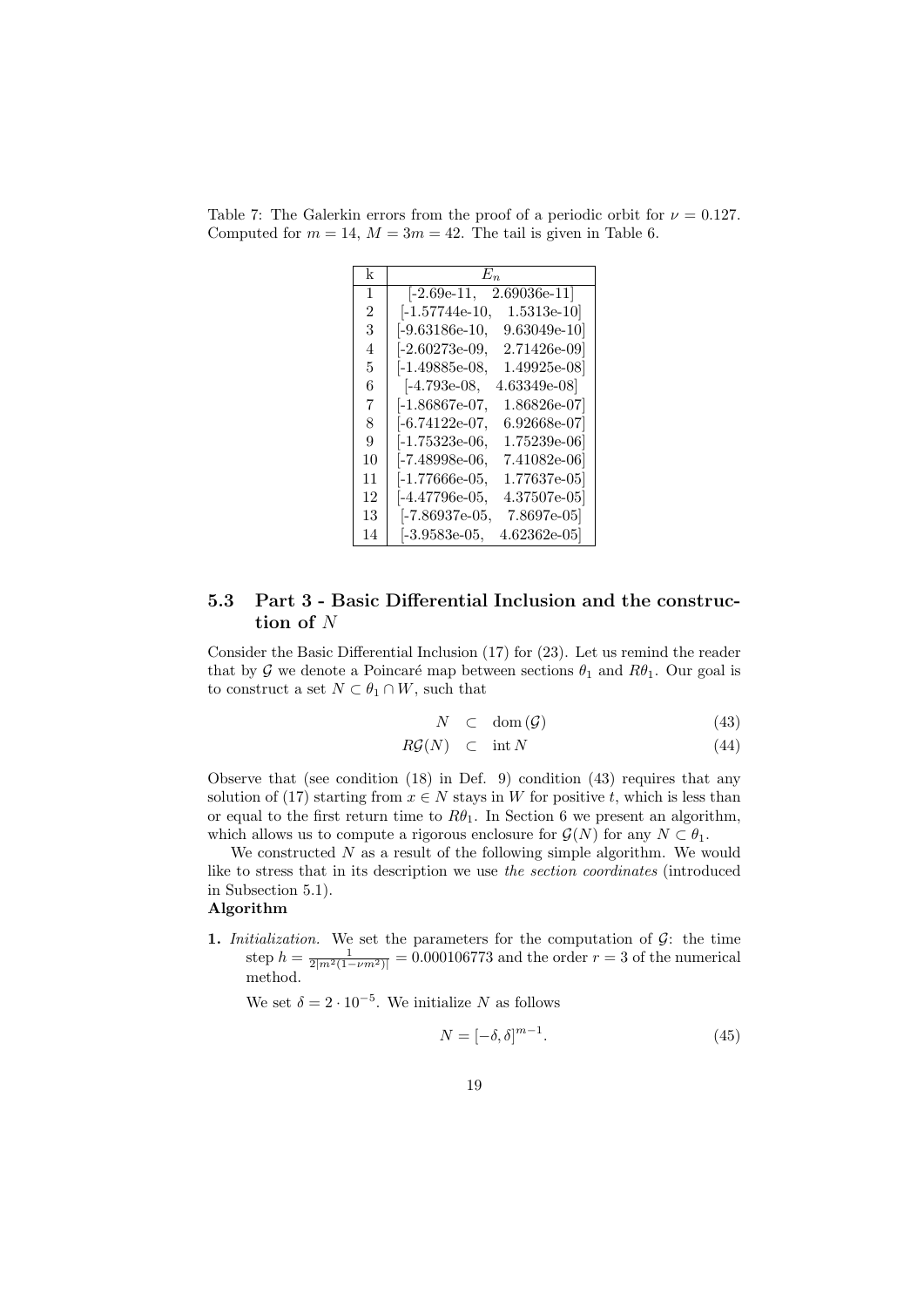**2.** *Computation of a Poincaré map.* We compute  $RGN = R \circ \mathcal{G}(N)$  without checking condition (18), i.e., if the trajectory of *N* belongs to *W*. If the computation was terminated successfully then we go to step **3**, otherwise the execution of the algorithm is interrupted and **fail** is returned.

**3.** If

$$
N \subset RGN,\tag{46}
$$

then the execution of the algorithm is interrupted and **fail** is returned. If

$$
RGN \subset N,\tag{47}
$$

then we go to step **4**.

If neither (46) nor (47) is satisfied then we set  $N = RGN \cap N$  and jump back to step **2**

- **4.** *Final check.* We recompute  $RGN = R \circ \mathcal{G}(N)$ , but this time checking condition (18). If this is the case we either return **success** or if we want more tight bounds we jump to step **5** , otherwise **fail** is returned.
- **5.** *Further improvement.* We compute several times:  $N = R \circ \mathcal{G}(N)$  and return **success**.

#### **End of algorithm**

With computer assistance we proved the following

**Lemma 10** *Let*  $\nu = 0.127$ *. There exists*  $N \subset W \cap \theta_1$ *,*  $N$  *is a product of interval sets in the section coordinates, such that*  $N \subset dom \mathcal{G}, t_{\mathcal{G}_{\theta_1} \to R\theta_1}(x) \leq T$ and  $R ∘ G(N) ⊂ int N$ *. Moreover, for any*  $x ∈ N$  *In the printed version we had this wrong statement given below*

$$
t_{\mathcal{G}_{\theta_1 \to R\theta_1}}(x) \subset (2.44296, 2.4438)
$$

*the correct bounds are:*

$$
t_{\mathcal{G}_{\theta_1 \to R\theta_1}}(x) \subset (1.12214, 1.12219)
$$

*About the proof:* The main loop was executed three times. A Pentium III, 450 MHz computer was used. A computation of  $R\mathcal{G}(N)$  took around 751 seconds.

Table 8 describes the set *N*, as follows:  $N = \prod_{i=1}^{m-1} N_i$ , the interval  $N_i$  is given by the *i*-th row as  $N_i = x + r$ . For example  $N_1 = -3.880465e - 07 +$ [*−*1*.*838038*e −* 05*,* 1*.*838038*e −* 05].

After two iterates we had already an inclusion  $RG(N) \subset N$  (all ratios of diameters in the second column in Table 10 are less than 1). Hence the third iterate was used only to improve estimates (see ratios in the third column in Table 10).

Table 9 contains  $R\mathcal{G}(N)$ . In Table 10 we illustrate how the set N was changing during the execution of the algorithm. Instead of displaying the actual coordinates we present the ratios between the size of the image and the set *N* in each direction.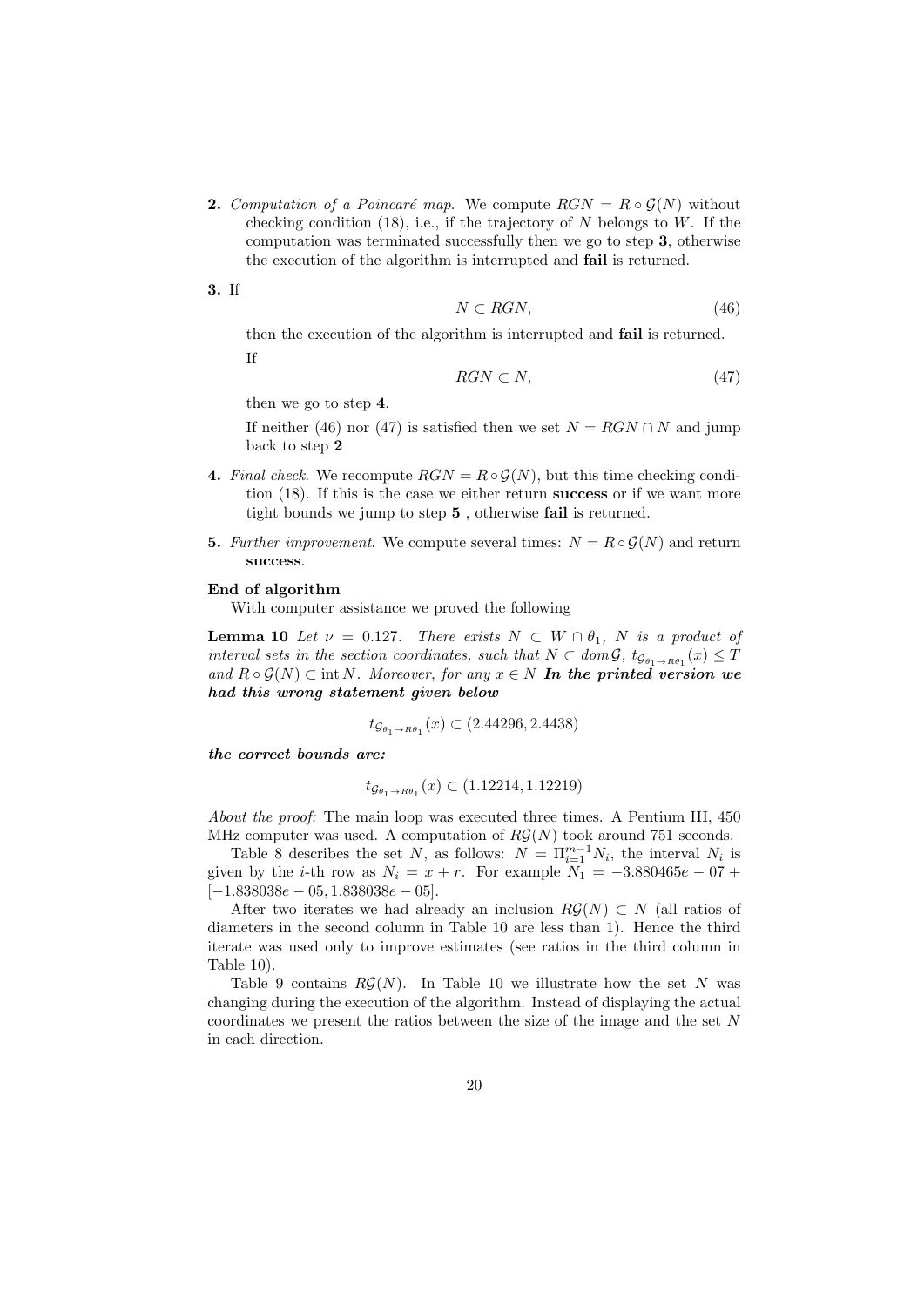Table 8: The input data from the third iterate of the algorithm from the proof of Theorem 9.  $N = x + r$ , where *r* is an interval vector. Columns from left to right are the coordinate index, *c*, *x* and *r*. The section coordinates are used for *x* and *r*. Output data are in Table 9.

| C  | x                   | r                                                     |
|----|---------------------|-------------------------------------------------------|
| 1  | -3.880465e-07       | $[-1.838038e-05, 1.838038e-05]$                       |
| 2  | -2.115301e-09       | [-5.817347e-07.5.817347e-07]                          |
| 3  | 4.895745e-10        | [-2.728741e-08,2.728741e-08]                          |
| 4  | -2.659308e-10       | $[-1.082108$ e-08, $1.082108$ e-08 $]$                |
| 5  | -2.060927e-10       | $[-7.368567 \text{e}{-09}, 7.368567 \text{e}{-09}]$   |
| 6  | 4.658323e-11        | [-6.102844e-09,6.102844e-09]                          |
| 7  | -2.881488e-11       | $[-5.661919$ e-09,5.661919e-09]                       |
| 8  | 9.706697e-12        | -6.403534e-09,6.403534e-09                            |
| 9  | 4.434868e-10        | [-3.128193e-08.3.128193e-08]                          |
| 10 | 7.738122e-11        | $[-1.738133$ e-08, $1.738133$ e-08 $]$                |
| 11 | -4.550985e-11       | $[-2.210128$ e-08,2.210128e-08]                       |
| 12 | $-6.382979$ e $-12$ | $[-2.505782\mathrm{e}{-08}, 2.505782\mathrm{e}{-08}]$ |
| 13 | $-5.991690e-12$     | [-1.147062e-08.1.147062e-08]                          |

Table 9: The output data from the third iterate of the algorithm from the proof of Theorem 9.  $N = x + r$ , where *r* is an interval vector. Columns from left to right are the coordinate index, *c*,  $R\mathcal{G}(x+r)$  and diam  $(R\mathcal{G}(x+r))$ . The section coordinates are used for  $R\mathcal{G}(x+r)$ . The input data i.e. *x* and *r* are given in Table 8.

| С  | $R\mathcal{G}(x+r)$             | $diam(RG(x+r))$ |
|----|---------------------------------|-----------------|
| 1  | $[-1.283714e-05, 1.167644e-05]$ | 2.451359e-05    |
| 2  | $[-2.800816e-07, 2.784039e-07]$ | 5.584855e-07    |
| 3  | $[-2.350128e-08, 2.397283e-08]$ | 4.747412e-08    |
| 4  | $[-9.619064e-09, 9.372982e-09]$ | 1.899205e-08    |
| 5  | $[-6.762973e-09, 6.567153e-09]$ | 1.333013e-08    |
| 6  | $[-5.891352e-09, 5.935270e-09]$ | 1.182663e-08    |
| 7  | $[-5.384946e-09, 5.358340e-09]$ | 1.074329e-08    |
| 8  | $[-6.297353e-09, 6.307526e-09]$ | 1.260488e-08    |
| 9  | $[-2.359918$ e-08,2.494372e-08] | 4.854291e-08    |
| 10 | $[-1.584270e-08, 1.608458e-08]$ | 3.192728e-08    |
| 11 | $[-2.133511e-08, 2.120401e-08]$ | 4.253913e-08    |
| 12 | $[-2.457033e-08, 2.454699e-08]$ | 4.911733e-08    |
| 13 | [-1.121413e-08,1.120587e-08]    | 2.242001e-08    |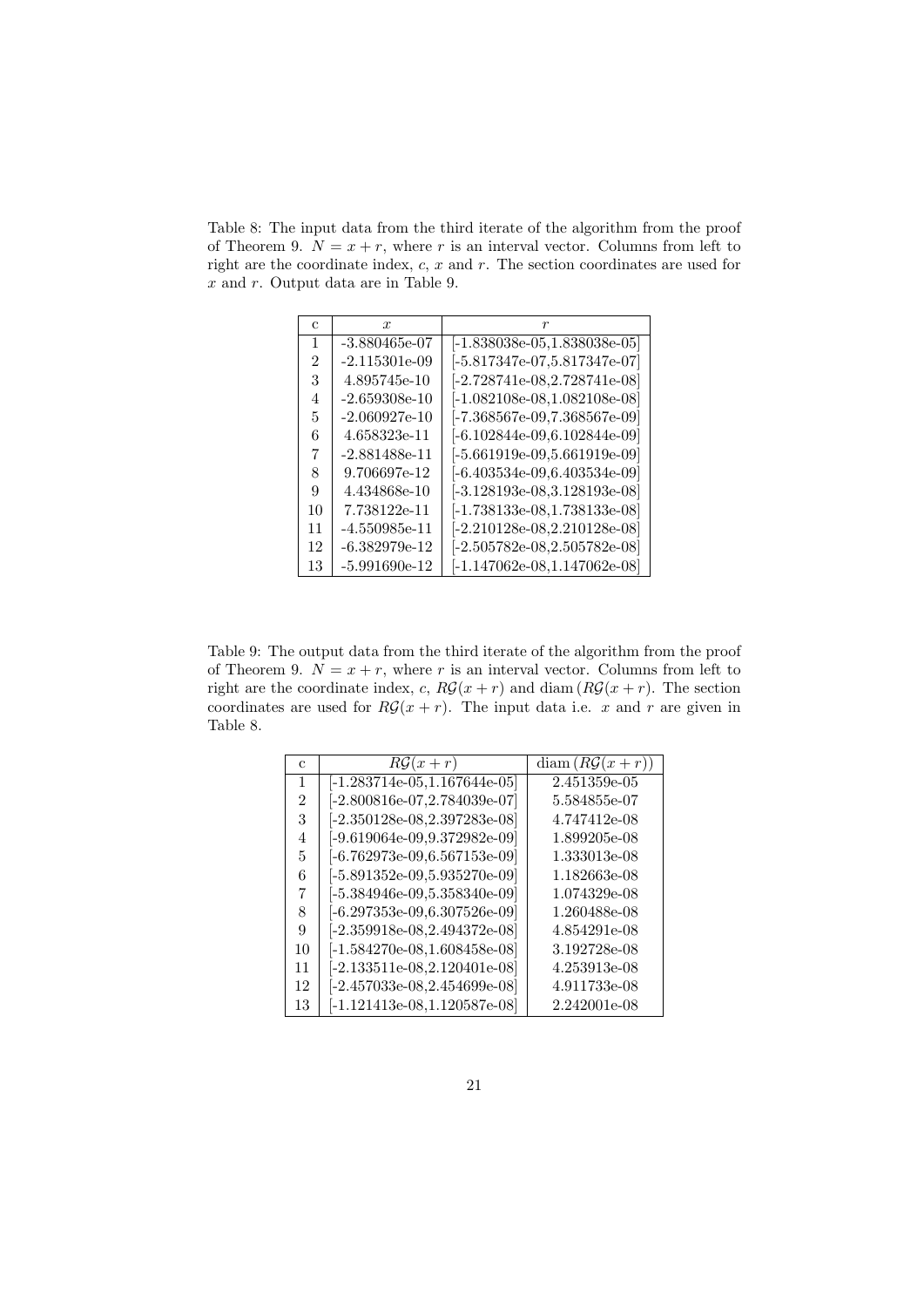Table 10: Ratios: diam  $(A_c R\mathcal{G}(x+r))/\text{diam}(A_c r)$  from the proof. Columns from left to right are the coordinate index, *c*, the ratios in the first, second and third iteration, *i*, of the main loop in the algorithm.

| С  | ratios $i=1$   | ratios $i=2$ | ratios $i=3$ |
|----|----------------|--------------|--------------|
| 1  | $2.759255e+00$ | 9.190188e-01 | 6.668413e-01 |
| 2  | 1.847428e-01   | 1.574446e-01 | 4.800173e-01 |
| 3  | 3.566016e-03   | 3.826037e-01 | 8.698905e-01 |
| 4  | 1.376623e-03   | 3.930301e-01 | 8.775484e-01 |
| 5  | 8.089586e-04   | 4.554355e-01 | 9.045263e-01 |
| 6  | 4.380839e-04   | 6.965385e-01 | 9.689436e-01 |
| 7  | 4.862820e-04   | 5.821643e-01 | 9.487318e-01 |
| 8  | 4.017088e-04   | 7.970368e-01 | 9.842128e-01 |
| 9  | 3.662924e-03   | 4.270078e-01 | 7.758937e-01 |
| 10 | 1.312009e-03   | 6.623943e-01 | 9.184358e-01 |
| 11 | 1.361729e-03   | 8.115161e-01 | 9.623678e-01 |
| 12 | 1.406283e-03   | 8.909244e-01 | 9.800796e-01 |
| 13 | 6.549903e-04   | 8.756328e-01 | 9.772798e-01 |

## **5.4 Conclusion of the proof.**

From Lemma 10 and an obvious modification of Theorem 8 it follows that there exists a solution,  $u^* : [0, T/2] \times (-\pi, \pi) \to \mathbb{R}$  of (23-24) for  $\nu = 0.127$  such that

$$
R\mathcal{G}_{\theta_1 \to R\theta_1}(u^*(0,\cdot)) = R(u^*(T/2,\cdot)) = u^*(0,\cdot). \tag{48}
$$

The domain of definition of  $u^*$  can now be extended to  $[0, \infty) \times (-\pi, \pi)$  using the symmetry *R*. Observe that the decay rate of the tail of  $u^*$  (see Table 6) guarantees that  $u^*(t, \cdot)$  is at least a  $C^{10}$  function, hence it defines a classical solution of (23).

## **6 A Lohner-type algorithm for an integration of differential inclusions**

In this section we present a Lohner-type algorithm for a rigorous integration of ODEs with controlled perturbations. This part depends heavily on [ZLo], as the proposed algorithm is just a modification running on top of the  $C<sup>0</sup>$ -Lohner algorithm for ODEs described (after [Lo, Lo1]) there.

We study the following ODEs

$$
x'(t) = f(x(t), y(t))
$$
  
\n
$$
y'(t) = g(x(t), y(t))
$$
\n(49)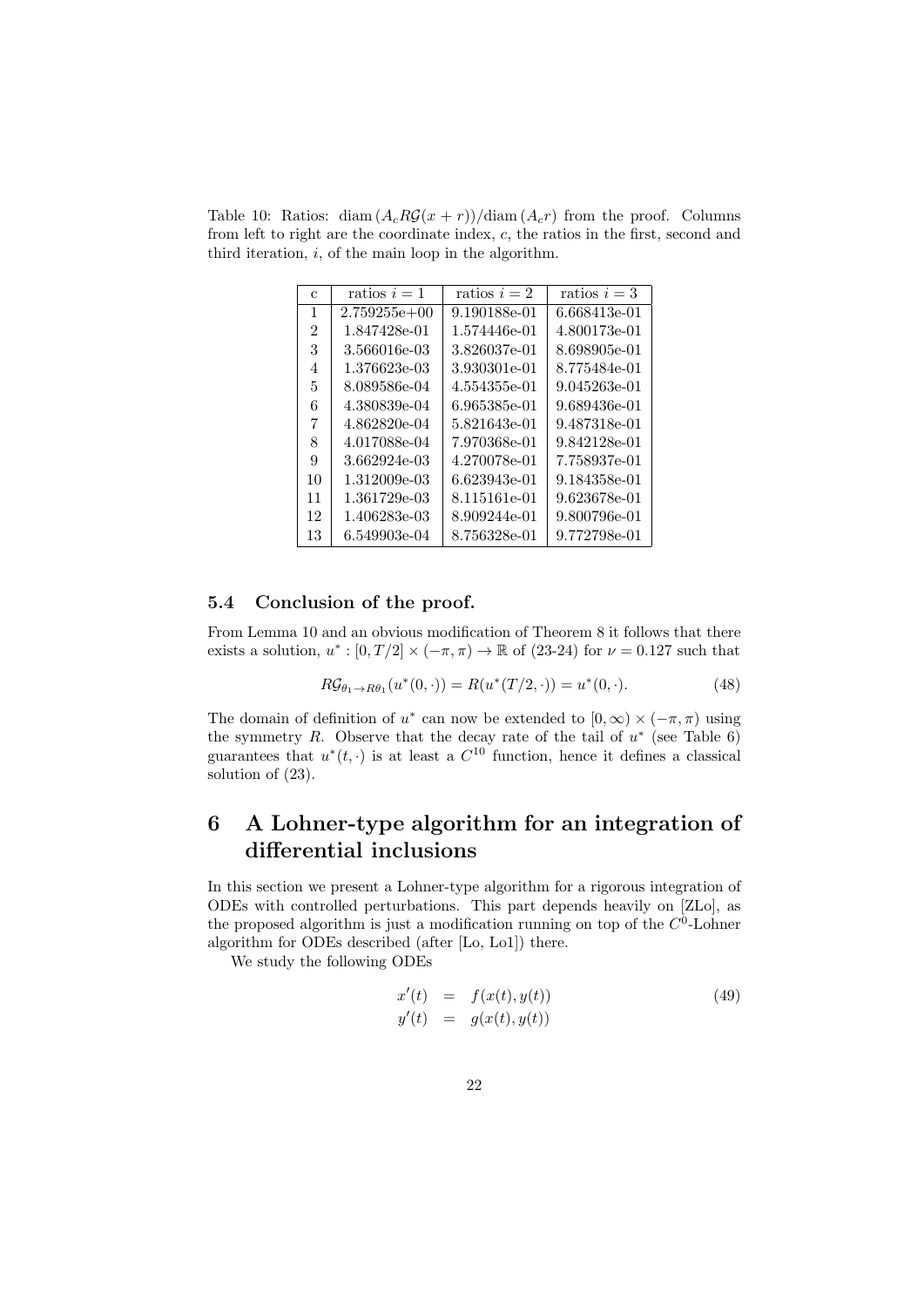where  $x \in \mathbb{R}^{n_1}$  and  $y(t) \in \mathbb{R}^{n_2}$  (we allow for  $n_2 = \infty$ ). Assume that we have some knowledge of  $y(t)$ , for example,  $|y(t)| < \epsilon$  for  $0 \le t \le T$ . We would like to find a rigorous enclosure for  $x(t)$ .

In the context of the method self-consistent bounds, *x* in (49) represents a point in  $X_m$  ( $m = n_1$ ) and  $y$  represents the tail and we know that as long as  $x(t) \in W$ , then  $y(t) \in V$ .

#### **6.1 Basic notation**

We will use the same conventions as in [ZLo]. In the sequel, by arabic letters we denote single valued objects like vectors, real numbers, matrices. Quite often we will use square brackets, for example [*r*], to denote sets. Usually this will be some set constructed in the algorithm. Sets will also be denoted by single letters, for example *S*, when it is clear from the context that it represents a set.

For a set  $[S]$  by  $[S]$ <sub>*I*</sub> we denote the interval hull of  $[S]$ , i.e. the smallest product of intervals containing  $[S]$ . The symbol hull $(x_1, \ldots, x_k)$  will denote the interval hull of intervals  $x_1, \ldots, x_k$ . For any interval set  $[S] = [S]_I$  by m( $[S]$ ) we will denote a center point of  $[S]_I$ . For any interval  $[a, b]$  we define a diameter by  $\text{diam}([a, b]) = b - a$ . For an interval vector or an interval matrix  $[S] = [S]_I$ by diam ([*S*]) we will denote the maximum of diameters of its components. For an interval  $[x^-, x^+]$  we set  $right([x^-, x^+]) = x^+$  and  $left([x^-, x^+]) = x^-$ .

For a set  $X \subset \mathbb{R}^d$  by int *X* we denote an interior of *X*.

For  $v, w \in \mathbb{R}^n$  and  $A, B \in \mathbb{R}^{n \times n}$   $(n = 1, \ldots, \infty)$  we say that

$$
v \le w \quad \text{iff} \quad \forall i \quad v_i \le w_i,
$$
  

$$
A \le B \quad \text{iff} \quad \forall ij \quad A_{ij} \le B_{ij}.
$$

## **6.2 A fundamental estimate**

For a fixed  $y_c \in \mathbb{R}^{n_2}$  we compare the solutions of two ODEs

$$
x' = f(x, y_c), \quad x(t_0) = x_0 \tag{50}
$$

$$
x' = f(x, y_c) + (f(x, y(t)) - f(x, y_c)), \quad x(t_0) = x_0 \tag{51}
$$

where  $y(t)$  is a given function.

Let  $x_1(t)$  be a solution of (50) and let  $x_2(t)$  be a solution of (51). We assume that a convex set  $[W_y] \subset \mathbb{R}^{n_2}$  is an enclosure for  $y([t_0, t_0 + h])$ .

Let  $[W_1] \subset [W_2] \subset \mathbb{R}^{n_1}$  be convex and compact. We assume that for  $s \in$  $[t_0, t_0 + h]$   $x_1(s) \in [W_1] \subset \mathbb{R}^{n_1}$  and  $x_2(s) \in [W_2] \subset \mathbb{R}^{n_1}$  for any continuous function  $y : [t_0, t_0 + h] \rightarrow [W_y]$ .

The following lemma is a particular case of Theorem 1 in Section 13 in [W](see subsection IV 'The Lipschitz condition'), a self-contained proof (with precisely specified assumptions) can also be found in [ZPLo].

**Lemma 11** *The following inequality holds for*  $t \in [t_0, t_0 + h]$  *and for*  $i =$  $1, \ldots, n_1$ 

$$
|x_{1,i}(t) - x_{2,i}(t)| \le \left(\int_{t_0}^t e^{J(t-s)} C \, ds\right)_i, \tag{52}
$$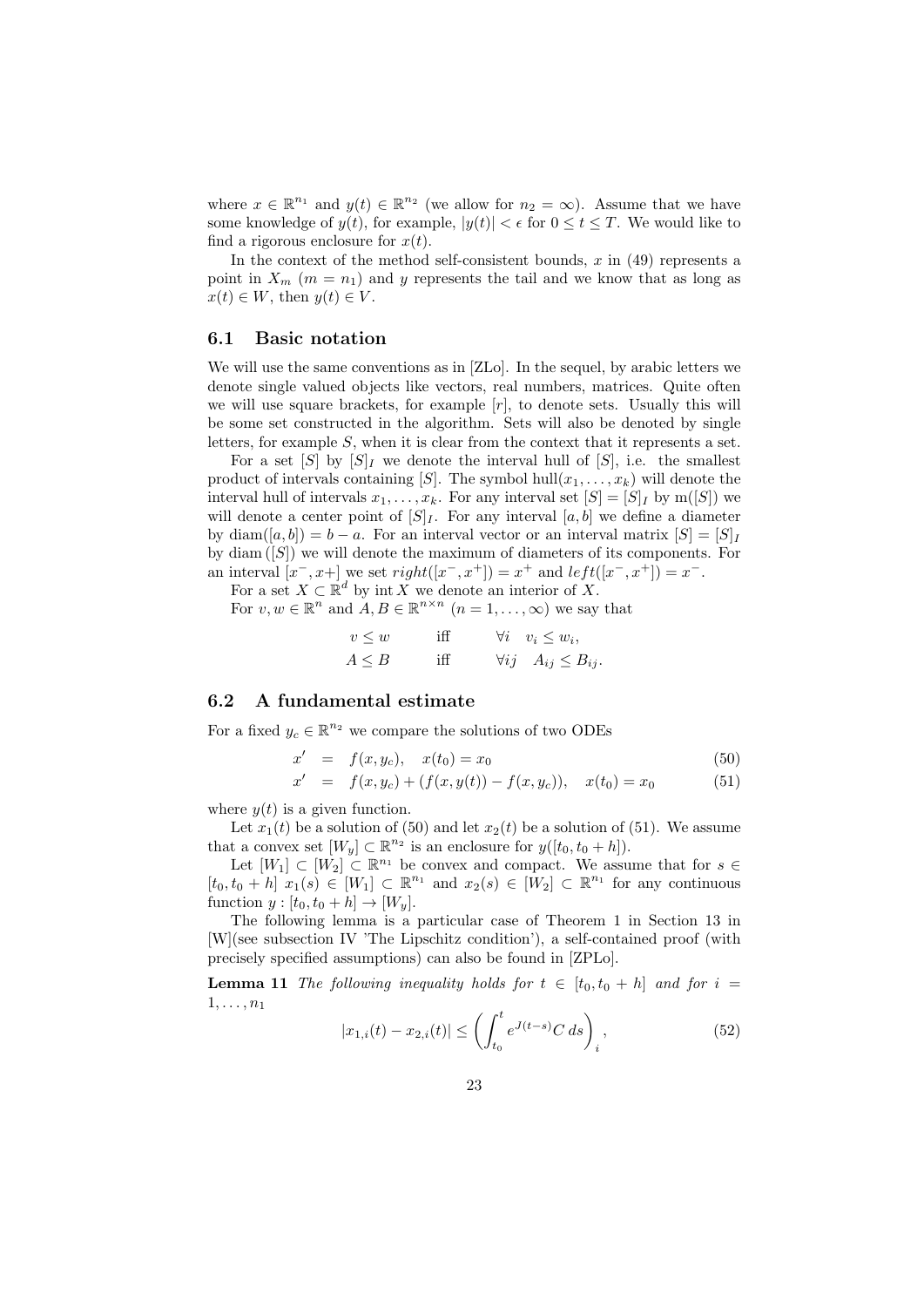*where*

$$
\begin{array}{rcl}\n[\delta] & = & \{f(x, y_c) - f(x, y) \mid x \in [W_1], y \in [W_y]\}, \\
C_i & \geq & \sup |[\delta_i]|, \quad i = 1, \dots, n_1 \\
J_{ij} & \geq & \left\{ \sup \frac{\partial f_i}{\partial x_j}([W_2], [W_y]) \right\} \quad \text{if } i = j, \\
J_{ij} & \geq & \left\{ \sup \left| \frac{\partial f_i}{\partial x_j}([W_2], [W_y]) \right| \quad \text{if } i \neq j.\n\end{array}\right.
$$

#### **6.3 One step of the algorithm**

Let  $\varphi(t, x_0, y_0)$  denote a solution of equations (49) with initial conditions  $x(0)$  = *x*<sub>0</sub> and  $y(0) = y_0$ . Let  $\overline{\varphi}(t, x_0, y_0)$  be a solution of the system

$$
x' = f(x, y), \qquad y' = 0 \tag{53}
$$

with the same initial conditions  $x(0) = x_0$  and  $y(0) = y_0$ . Observe that for system (53)  $y = \text{const.}$ 

Let  $\pi_x : \mathbb{R}^{n_1} \times \mathbb{R}^{n_2} \to \mathbb{R}^{n_1}$  be a projection onto  $\mathbb{R}^{n_1}$ , i.e.  $\pi_x(x, y) = x$ .

We are interested in finding rigorous bounds for  $\pi_x \phi(t, x, y)$  for  $x \in [x_0]$  and  $y \in [y_0]$ . To this end we propose a modification of the original Lohner algorithm [Lo, Lo1]. Our presentation and notation follow a description of the  $C^0$ -Lohner algorithm presented in [ZLo].

In the description below the objects with an index *k* refer to the current values and those with an index  $k+1$  are the values after the next time step.

One step of the Lohner algorithm is a shift along the trajectory of system (49) with the following input and output data: **Input data:**

- $t_k$  a current time,
- $h_k$  a time step,
- $\bullet$  [*x<sub>k</sub>*]  $\subset \mathbb{R}^{n_1}$ , such that  $\pi_x \varphi(t_k, [x_0], [y_0]) \subset [x_k]$ ,
- $[y_k]$  bounds for  $y(t_k)$ .

#### **Output data:**

- $t_{k+1} = t_k + h_k$  a new current time,
- $\bullet$  [ $x_{k+1}$ ] ⊂  $\mathbb{R}^{n_1}$ , such that  $\pi_x \varphi(t_{k+1}, [x_0], [y_0]) \subset [x_{k+1}]$ ,
- $[y_{k+1}]$  bounds for  $y(t_{k+1})$ .

We do not specify here a form (a representation) of sets  $[x_k]$ . They can be interval sets, balls, doubletons etc. (see [MZ, ZLo]). This issue is very important in handling the wrapping effect and is discussed in detail in [Lo, Lo1] (see also Section 3 in [ZLo]).

One step of the algorithm consists of the following parts: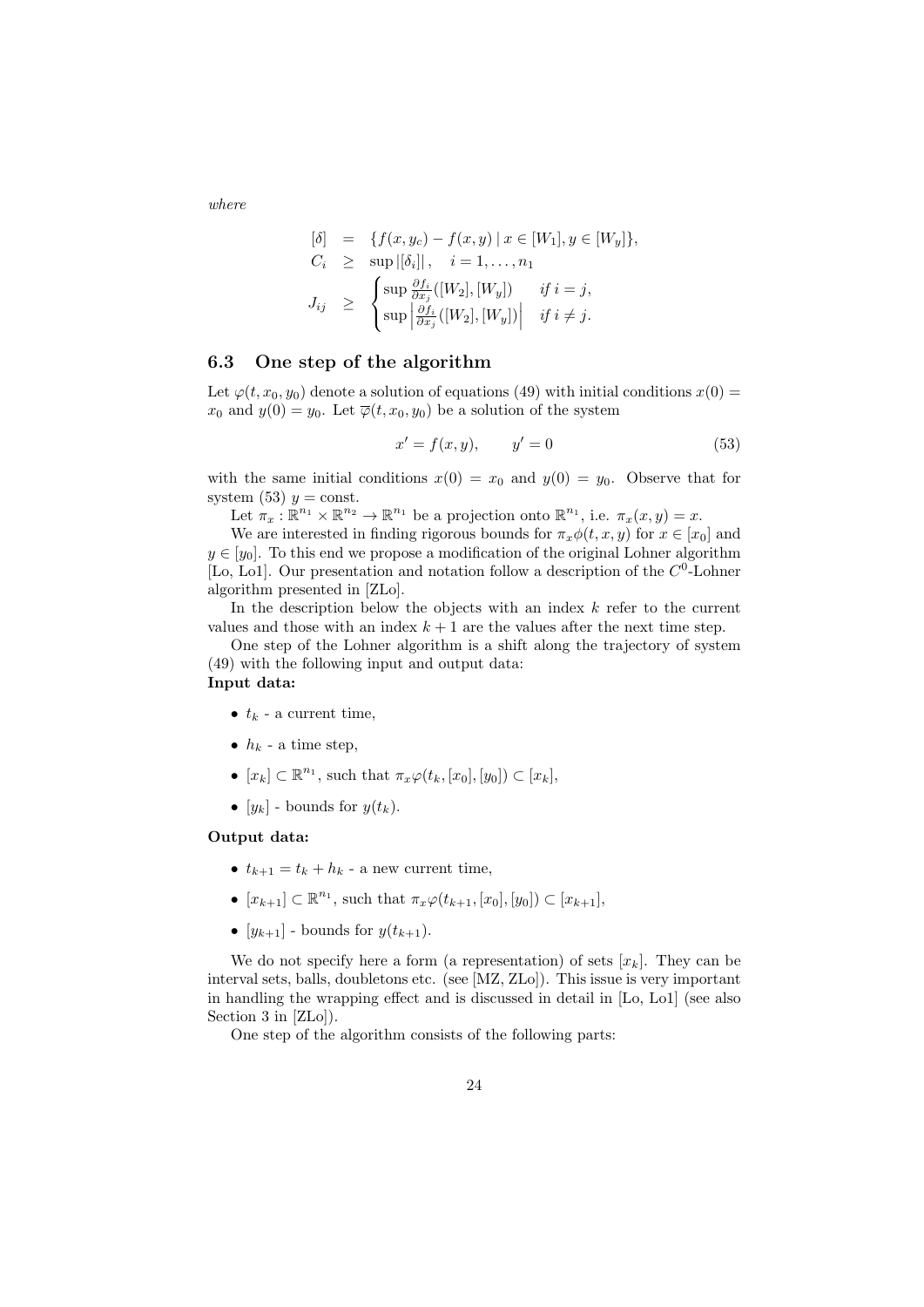**1.** Generation of a priori bounds for  $\varphi$ . We find a convex and compact set  $[W_2] \subset \mathbb{R}^{n_1}$  and a convex set  $[W_y] \subset \mathbb{R}^{n_2}$ , such that

$$
\varphi([0, h_k], [x_k], [y_k]) \subset [W_2] \times [W_y]. \tag{54}
$$

- **2.** We fix  $y_c \in [W_y]$ .
- **3.** Computation of an unperturbed *x*-projection. We apply one step of the  $C^0$ -Lohner algorithm to (53) with a time step  $h_k$  and an initial condition given by  $[x_k] \times \{y_c\}$ . Since  $y = \text{const}$  for  $\overline{\varphi}$ , this is a computation of an ODE in  $\mathbb{R}^{n_1}$ .

As a result we obtain  $[\overline{x}_{k+1}] \subset \mathbb{R}^{n_1}$  and a convex and compact set  $[W_1] \subset$  $\mathbb{R}^{n_1}$ , such that

$$
\pi_x \overline{\varphi}(h_k, [x_k], y_c) \quad \subset \quad [\overline{x}_{k+1}]
$$
  

$$
\pi_x \overline{\varphi}([0, h_k], [x_k], y_c) \quad \subset \quad [W_1]
$$

**4.** Computation of perturbation. Using Lemma 11 we find a set  $[\Delta] \subset \mathbb{R}^{n_1}$ , such that

$$
\pi_x \varphi(t_{k+1}, [x_0], [y_0]) \subset \pi_x \overline{\varphi}(h_k, [x_k], y_c) + [\Delta]. \tag{55}
$$

Hence

$$
\pi_x \varphi(t_{k+1}, [x_0], [y_0]) \subset [x_{k+1}] = [\overline{x}_{k+1}] + [\Delta]
$$
\n(56)

**5.** Computation of  $[y_{k+1}]$ . This part is not necessary if the bounds for *y* are known and fixed in advance. (This is the case for self-consistent a priori bounds.)

#### **6.4 Part 1 - comments**

In the context of a dissipative PDE and self-consistent a priori bounds  $W \oplus V$ , we set

$$
[W_y] = V,\t\t(57)
$$

and we have to satisfy the following

$$
[W_2] \subset W. \tag{58}
$$

The last condition is a consistency condition required by the Basic Differential Inclusion, namely *E* is computed under this assumption. In the proof of Theorem 9 in the construction of set N (see Subsection 5.3) in Step **2** we ignore (58), but in the final check (Step **4**) we need to verify it.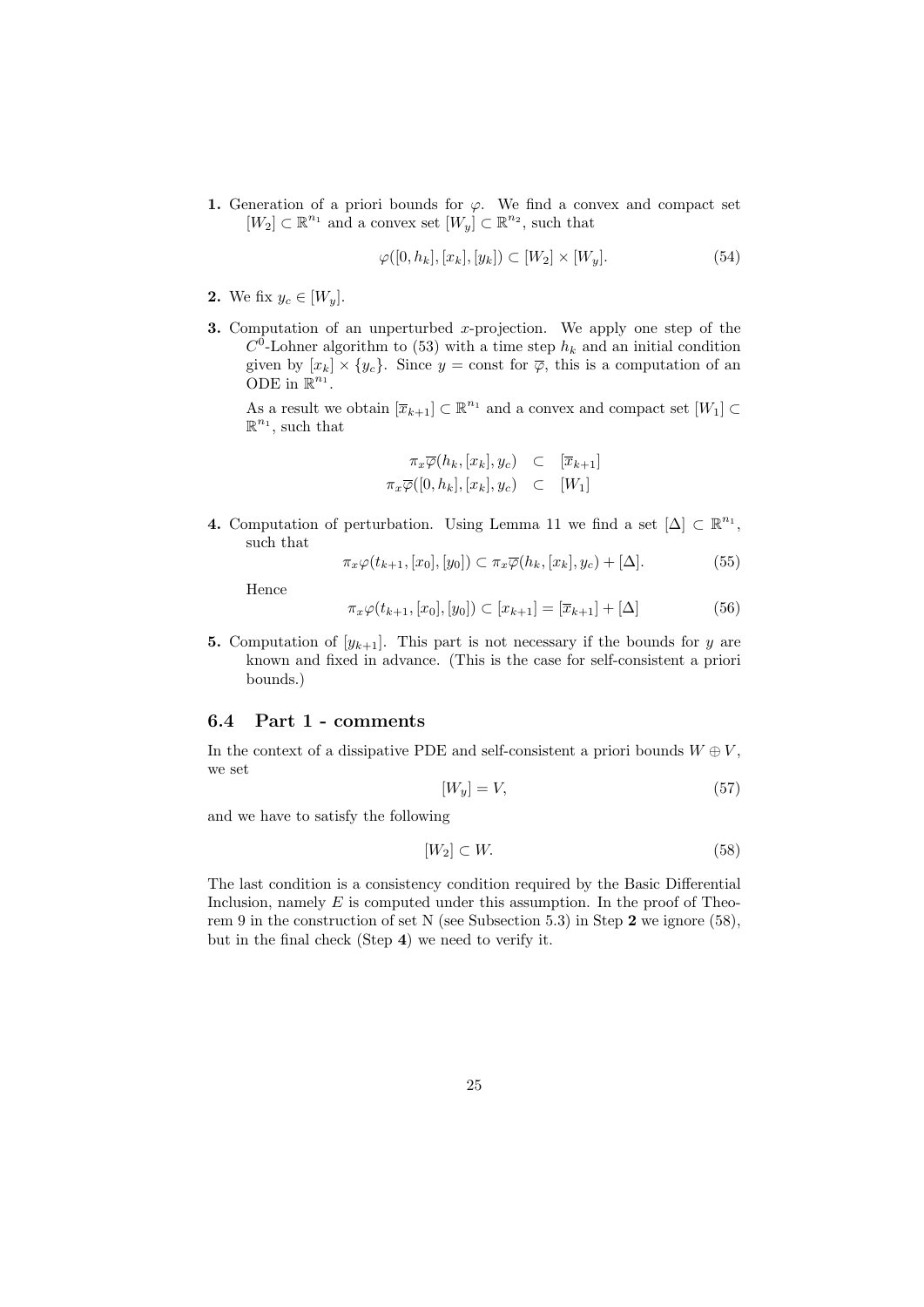## **6.5 Part 4 - details**

1. We set

$$
\begin{aligned}\n[\delta] &= \left[ \{ f(x, y_c) - f(x, y) \mid x \in [W_1], y \in [W_y] \} \right] \\
C_i &= \text{right} \left( \left| \delta_i \right| \right), \quad i = 1, \dots, n_1 \\
J_{ij} &= \begin{cases}\n\text{right} \left( \frac{\partial f_i}{\partial x_i}([W_2], [W_y]) \right) & \text{if } i = j, \\
\text{right} \left( \left| \frac{\partial f_i}{\partial x_j}([W_2], [W_y]) \right| \right). & \text{if } i \neq j.\n\end{cases}\n\end{aligned}
$$

In the context of self-consistent a priori bounds  $[\delta]_i = E_i$ , where  $E_i$  is the Galerkin projection error defined by (42).

- 2.  $D = \int_0^h e^{J(h-s)} C \, ds$
- 3.  $[\Delta_i] = [-D_i, D_i]$ , for  $i = 1, ..., n_1$

It remains to explain how we compute  $\int_0^t e^{A(t-s)} C ds$ . First observe that

$$
\int_0^t e^{A(t-s)} C \, ds = t \left( \sum_{n=0}^\infty \frac{(At)^n}{(n+1)!} \right) \cdot C. \tag{59}
$$

We fix any norm  $\|\cdot\|$ , preferably the  $L^{\infty}$ -norm, i.e.  $\|x\|_{\infty} = \max_{i} |x_i|$ . Let us set

$$
\tilde{A} = At, \qquad A_n = \frac{\tilde{A}^n}{(n+1)!}.
$$

In this notation

$$
\sum_{n=0}^{\infty} \frac{(At)^n}{(n+1)!} = \sum_{n=0}^{\infty} A_n, \quad A_0 = \text{Id}, \qquad A_{n+1} = A_n \cdot \frac{\tilde{A}}{n+2}
$$

For the remainder term we use the following estimate

$$
||A_{N+k}|| \le ||A_N|| \cdot \left\| \frac{\tilde{A}}{N+2} \right\|^k
$$

Hence if  $\parallel$  $\frac{\tilde{A}}{N+2}$  $\parallel$  < 1, then

$$
\left\| \sum_{n>N} A_n \right\| \le \|A_N\| \cdot \left\| \frac{\tilde{A}}{N+2} \right\| \cdot \left( 1 - \left\| \frac{\tilde{A}}{N+2} \right\| \right)^{-1} \tag{60}
$$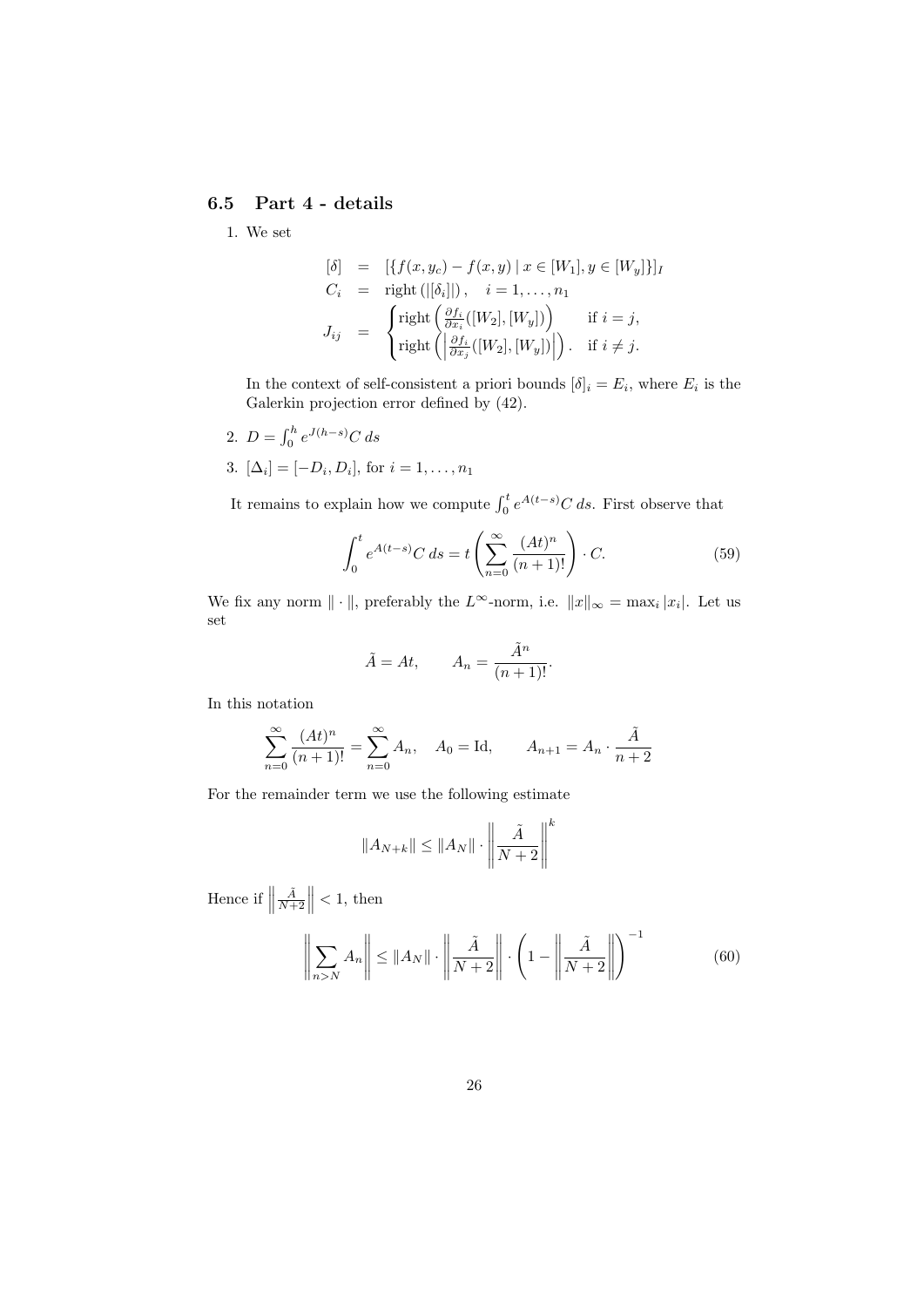#### **6.6 Rearrangement**

The rearrangement is an essential ingredient in the Lohner algorithm, designed to reduce the wrapping effect [Lo, Lo1, Mo]. We will not discuss this issue here, but we will only include the necessary formulas (see [ZLo] for more details and motivation).

**Evaluations 2 and 3.** In this representation

$$
[x_k] = x_k + [B_k][\tilde{r}_k].\tag{61}
$$

In the context of our algorithm in Part **3** we obtain

$$
[\overline{x}_{k+1}] = \overline{x}_{k+1} + [B_{k+1}][\overline{r}_{k+1}]. \tag{62}
$$

Now we have to take into account (56). We set

$$
x_{k+1} = \mathbf{m}(\overline{x}_{k+1} + [\Delta]) \tag{63}
$$

$$
[\tilde{r}_{k+1}] = [\bar{r}_{k+1}] + [B_{k+1}^{-1}] (\bar{x}_{k+1} + [\Delta] - x_{k+1}). \tag{64}
$$

**Evaluation 4.** In this representation

$$
[x_k] = x_k + C_k[r_0] + [B_k][\tilde{r}_k].
$$
\n(65)

In the context of our algorithm in part 3 we obtain

$$
[\overline{x}_{k+1}] = \overline{x}_{k+1} + C_{k+1}[r_0] + [B_{k+1}][\overline{r}_{k+1}].
$$
\n(66)

Equation (56) is taken into account exactly in the same way as in previous evaluations, i.e., we use (63) and (64).

The fourth evaluation was used in the proof of Theorem 9.

## **6.7** Computation of the Poincaré map

If as in [ZLo] we assume that the section is given by  $\alpha(x) = 0, \alpha' > 0$  then an algorithm discussed in Section 5 in [ZLo] also applies in the present context provided that we have a procedure which gives a rigorous estimate between time steps for the *x*-variable in (49). This procedure is described below.

#### **Input parameters:**

- $h_k$  a time step,
- $\bullet$  [*x<sub>k</sub>*]  $\subset \mathbb{R}^{n_1}$ , such that  $\pi_x \varphi(t_k, [x_0], [y_0]) \subset [x_k]$ ,
- $\bullet$  [ $x_{k+1}$ ] ⊂  $\mathbb{R}^{n_1}$ , such that  $\pi_x \varphi(t_k + h_k, [x_0], [y_0]) \subset [x_{k+1}]$ ,
- a convex and compact set  $[W_2] \subset \mathbb{R}^{n_1}$  and a convex set  $[W_y] \subset \mathbb{R}^{n_2}$ , such that

$$
\varphi([t_k, t_k + h_k], [x_0], [y_0]) \subset [W_2] \times [W_y], \tag{67}
$$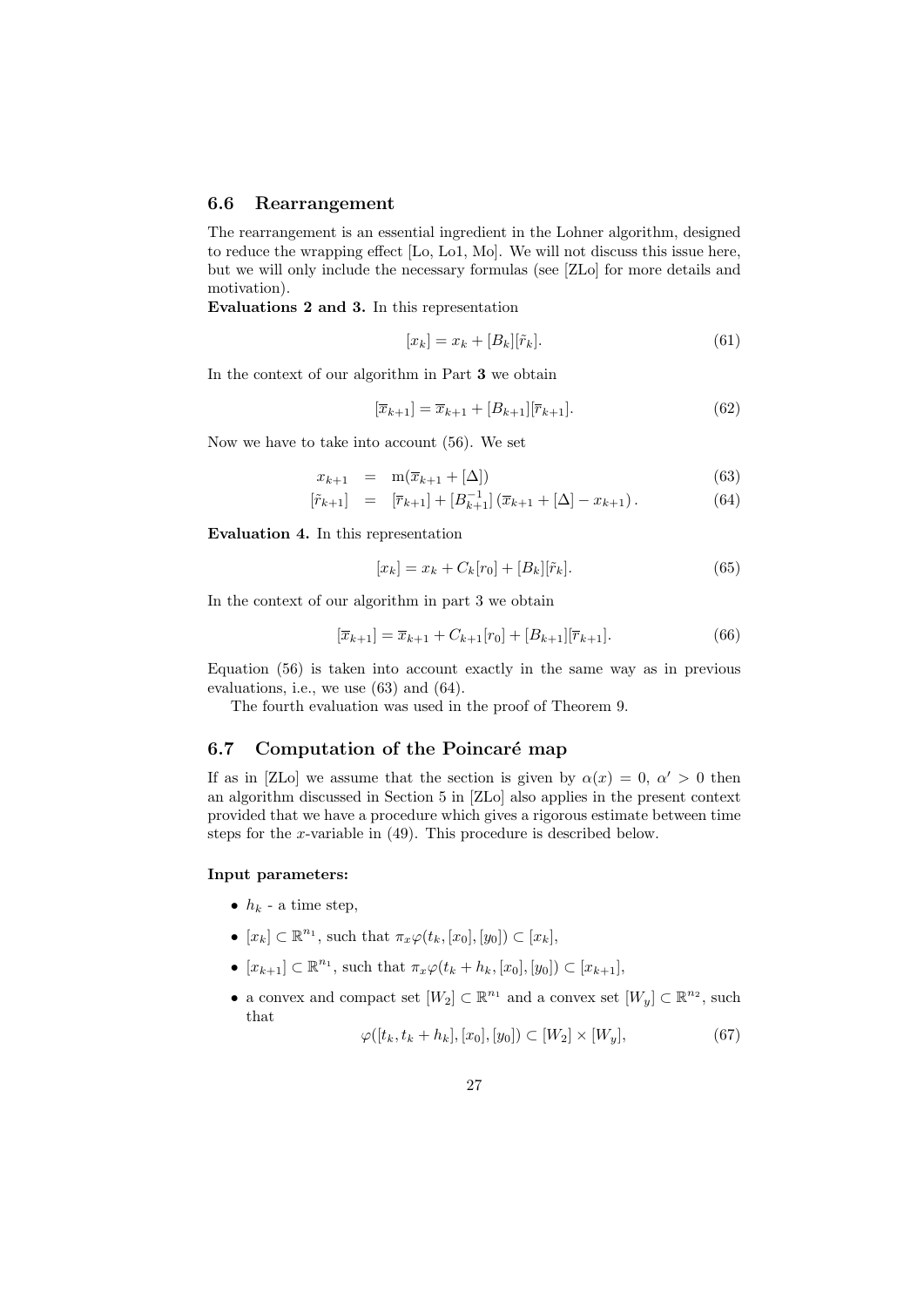- $y_c \in [W_u]$ ,
- $\bullet$  [ $\overline{x}_{k+1}$ ] ⊂  $\mathbb{R}^{n_1}$ , such that  $\pi_x \overline{\varphi}(h_k, [x_k], y_c) \subset [\overline{x}_{k+1}]$ ,
- $[W_1] \subset \mathbb{R}^{n_1}$  compact and convex, such that  $\pi_x \overline{\varphi}([0, h_k], [x_k], y_c) \subset [W_1]$ .

#### **Output:**

We compute  $[E_k] \subset \mathbb{R}^{n_1}$  such that

$$
\pi_x \varphi(t_k + [0, h_k], [x_0], [y_0]) \subset [E_k],
$$

## **Algorithm:**

• if  $0 \notin f_i([W_2], [W_y])_i$ , then the *i*-th coordinate is strictly monotone on  $[W_2] \times [W_y]$ , hence we set

$$
[E_k]_i = \text{hull}([x_k]_i, [x_{k+1}]_i)
$$

• if  $0 \in f_i([W_2], [W_y])$ , then we compute  $[\overline{E}_k] \subset \mathbb{R}^{n_1}$ , such that

$$
\pi_x \overline{\varphi}([0, h_k], [x_k], y_c) \subset [\overline{E}_k]
$$
\n(68)

using a procedure for an ODE described in [ZLo]. This procedure requires as input data:  $h_k$ ,  $[x_k]$ ,  $[\overline{x}_{k+1}]$  and  $[W_1]$ .

We have

$$
\pi_x \varphi(t_k + [0, h_k], [x_0], [y_0])_i \subset [E_k]_i = [\overline{E}_k]_i + [\Delta]_i.
$$
 (69)

## **References**

- [C] L. Cesari, Functional analysis and Galerkin's method, *Mich. Math. Jour.* **11** (1964) 383-414.
- [CEES] P. Collet, J.-P. Eckmann, H. Epstein, J. Stubbe *Analyticity for the Kuramoto–Sivashinsky equation*, Physica D 67, (1993), 321–326
- [DG] J. Dugundji and A. Granas, *Fixed Point Theory*, Monografie Matematyczne 61, PWN, Warszawa 1982
- [FT] C. Foias and R. Temam, Gevrey Class Regularity for the Solutions of the Navier-Stokes Equations, *Journal of Functional Analysis*, Vol. 87, No. 2, 1989, 359–369,
- [GaZ] Z. Galias and P. Zgliczyński, Computer assisted proof of chaos in the Lorenz system, *Physica D*, 115, 1998,165–188
- [GiZ] M. Gidea and P. Zgliczyński, Covering relations for multidimensional dynamical systems, submitted, *http://www.im.uj.edu.pl/˜zgliczyn*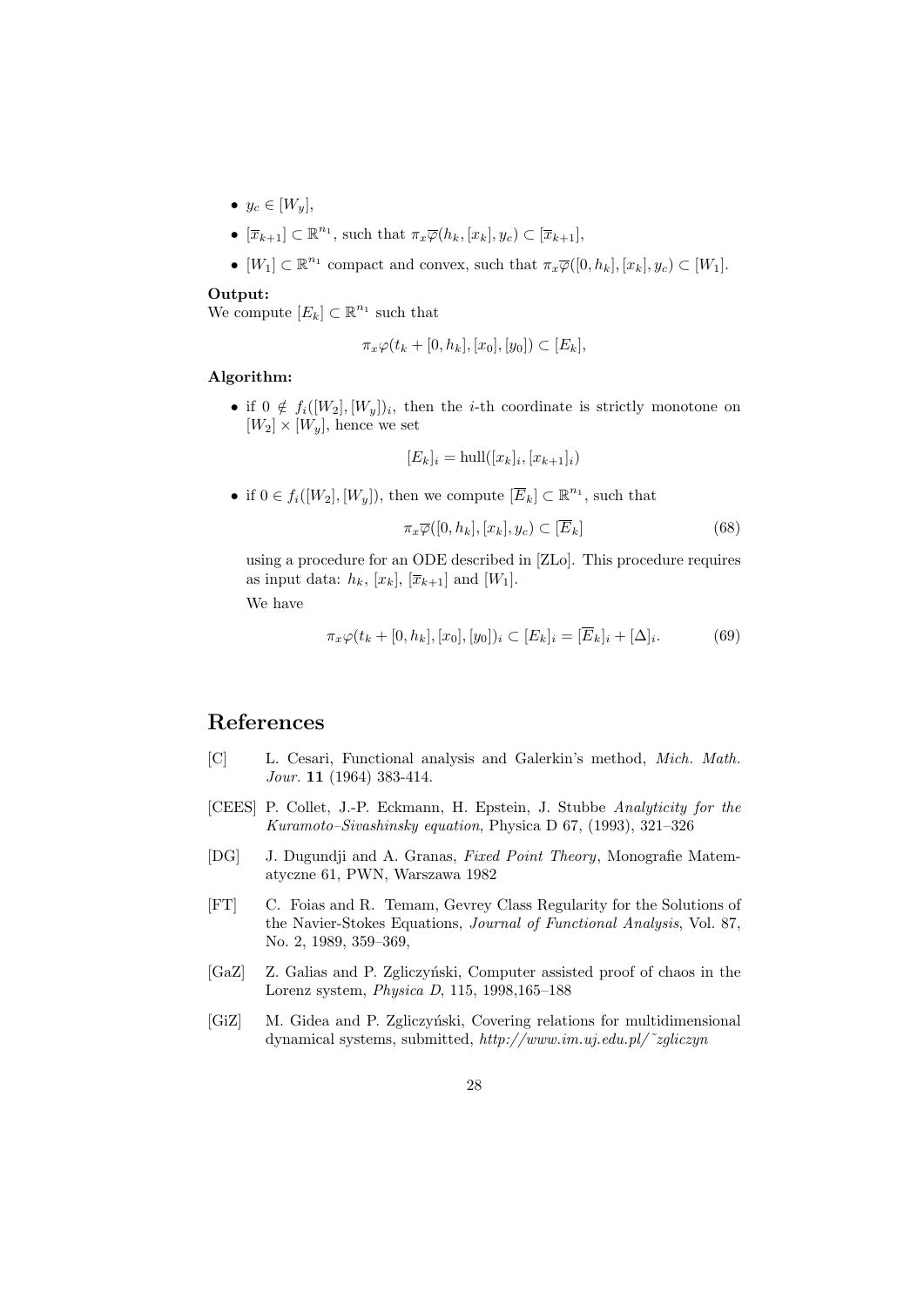- [HG] J.K. Hale and G. Raugel, Galerkin methods and regularity. *Differential equations and dynamical systems (Lisbon, 2000),* 173–188, Fields Inst. Commun., 31, Amer. Math. Soc., Providence, RI, 2002.
- [HYC] S. M. Hammel, J.A. Yorke and C. Crebogi, Do Numerical Orbits of Chaotic Dynamical Processes Represent True Orbits? *Journal of Complexity* 3, 136–145, 1987
- [HYC1] S. M. Hammel, J.A. Yorke and C. Crebogi, Numerical Orbits of Chaotic Dynamical Processes Represent True Orbits, *Bull Am. Math. Soc* 19, 465–470, 1988
- [H] W. B. Hayes, Rigorous Shadowing of Numerical Solutions of Ordinary Differential Equations by Containment, Ph.D. Thesis, Computer Science Dept., Univ. of Toronto, 2001, *http://www.cs.toronto.edu/NA/reports.html#hayes-01-phd*
- [K] H.-O. Kreiss, Fourier expansions of the solutions of the Navier-Stokes equations and their exponential decay rate, in *Analyse mathmatique et applications,* 245–262, Gauthier-Villars, Montrouge, 1988.
- [KT] Y. Kuramoto, T. Tsuzuki, Persistent propagation of concentration waves in dissipative media far from thermal equilibrium, *Prog. Theor. Phys.*, **55**,(1976), 365
- [Lo] R.J. Lohner, *Computation of Guaranteed Enclosures for the Solutions of Ordinary Initial and Boundary Value Problems*, in: Computational Ordinary Differential Equations, J.R. Cash, I. Gladwell Eds., Clarendon Press, Oxford, 1992.
- [Lo1] R.J. Lohner, *Einschliessung der L¨osung gewonhnlicher Anfangs- and Randwertaufgaben und Anwendungen*, Universität Karlsruhe (TH), these 1988
- [Mo] R.E. Moore, *Methods and Applications of Interval Analysis,* SIAM, Philadelphia, 1979
- [MZ] M. Mrozek, P. Zgliczyński, Set arithmetic and the enclosing problem in dynamics, *Annales Pol. Math.*, 2000, 237–259
- [R] A. Ralston, *A First Course in Numerical Analysis*, 1965 McGraw-Hill, Inc
- [S] G.I. Sivashinsky, Nonlinear analysis of hydrodynamical instability in laminar flames – 1. Derivation of basic equations, *Acta Astron.* 4 (1977), no. 11-12, 1177–1206
- [W] W. Walter, *Differential and integral inequalities,* Springer-Verlag Berlin Heidelberg New York, 1970